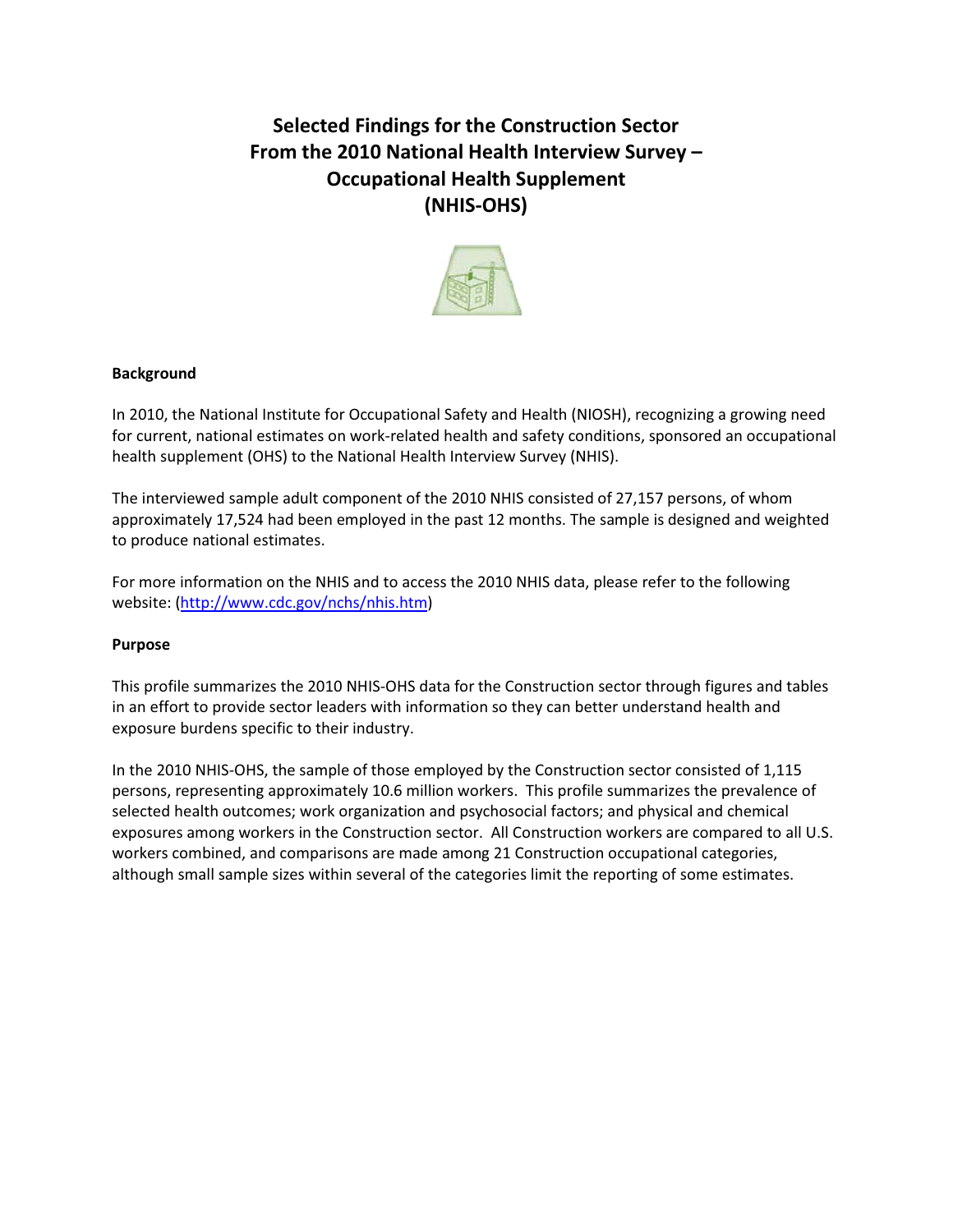# Index:

- Description of Construction sector
	- o Table A. U.S. Construction sector workers by occupational category, 2010
- All industry sectors vs. the Construction sector
	- o Figure 1. Prevalence of selected health conditions; work organization and psychosocial factors; and physical and chemical exposures among U.S. workers (Construction sector vs. All U.S. Workers, 2010)
	- o Table 1. Prevalence of selected health conditions; work organization and psychosocial factors; and physical and chemical exposures among U.S. workers (Construction sector vs. All U.S. Workers, 2010)
- Health conditions
	- o Figure 2. Prevalence of dermatitis in the past 12 months among U.S. adults who worked in the past 12 months by Construction occupations, 2010
	- o Table 2. Prevalence of dermatitis in the past 12 months among U.S. adults who worked in the past 12 months by Construction occupations, 2010
	- o Figure 3. Prevalence of carpal tunnel syndrome in the past 12 months among U.S. adults who worked in the past 12 months by Construction occupations, 2010
	- o Table 3. Prevalence of carpal tunnel syndrome in the past 12 months among U.S. adults who worked in the past 12 months by Construction occupations, 2010
	- o Figure 4. Prevalence of current asthma among U.S. adults who worked in the past 12 months by Construction occupations, 2010
	- o Table 4. Prevalence of current asthma among U.S. adults who worked in the past 12 months by Construction occupations, 2010
- Work organization factors
	- o Figure 5. Prevalence of working 48 hours a week or more among U.S. adults who worked one job in the past 12 months by Construction occupations, 2010
	- o Table 5. Prevalence of working 48 hours a week or more among U.S. adults who worked one job in the past 12 months by Construction occupations, 2010
	- o Figure 6. Prevalence of non-standard work arrangements among U.S. adults who worked in the past 12 months by Construction occupations, 2010
	- o Table 6. Prevalence of non-standard work arrangements among U.S. adults who worked in the past 12 months by Construction occupations, 2010
	- o Figure 7. Prevalence of temporary employment among U.S. adults who worked in the past 12 months by Construction occupations, 2010
	- o Table 7. Prevalence of temporary employment among U.S. adults who worked in the past 12 months by Construction occupations, 2010
	- o Figure 8. Prevalence of non-standard shifts among U.S. adults who worked in the past 12 months by Construction occupations, 2010
	- o Table 8. Prevalence of non-standard shifts among U.S. adults who worked in the past 12 months by Construction occupations, 2010
- Psychosocial exposures
	- o Figure 9. Prevalence of job insecurity among working U.S. adults by Construction occupations, 2010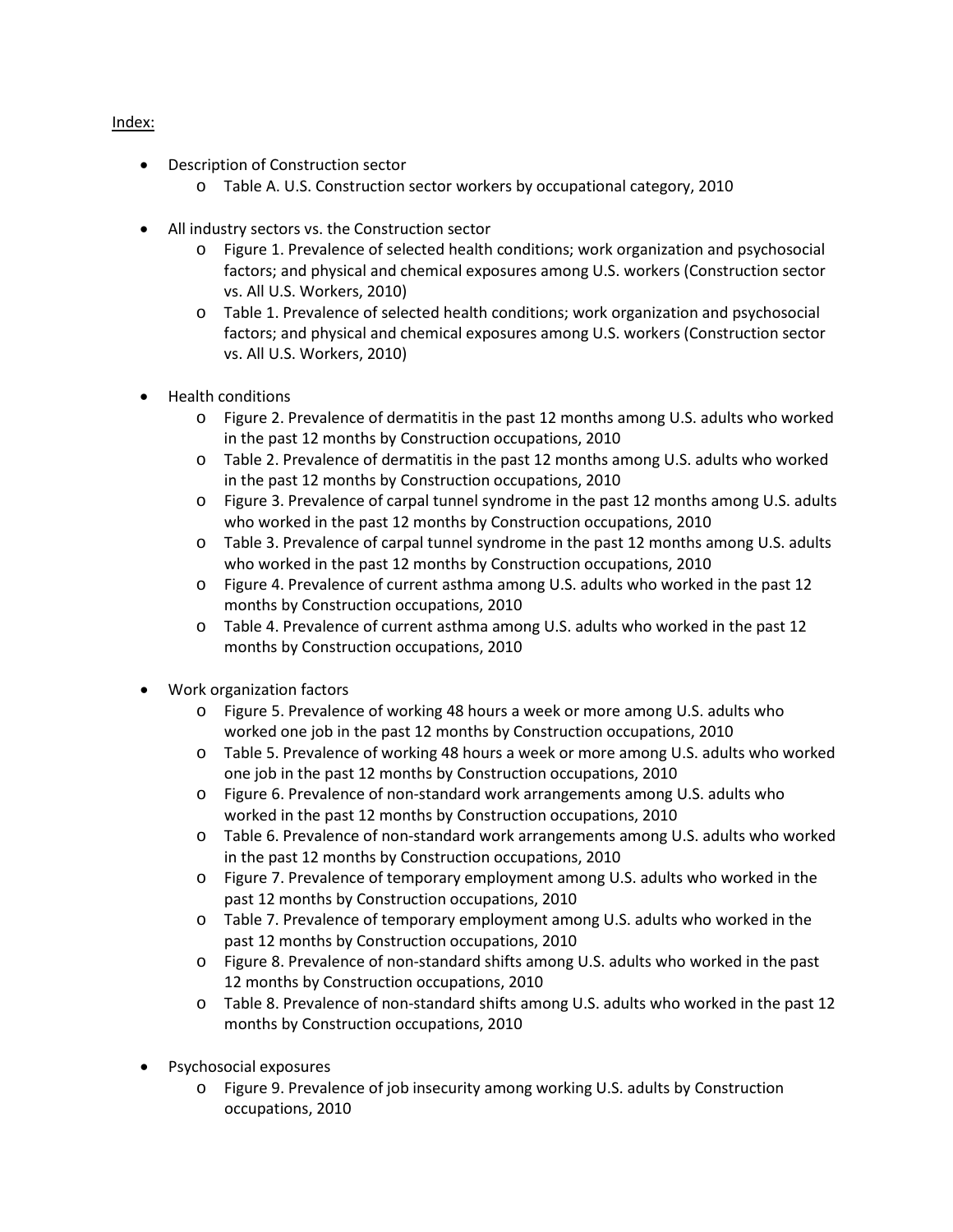- o Table 9. Prevalence of job insecurity among working U.S. adults by Construction occupations, 2010
- o Figure 10. Prevalence of work-family imbalance among working U.S. adults by Construction occupations, 2010
- o Table 10. Prevalence of work-family imbalance among working U.S. adults by Construction occupations, 2010
- o Figure 11. Prevalence of hostile work environments among U.S. adults who worked in the past 12 months by Construction occupations, 2010
- o Table 11. Prevalence of hostile work environments among U.S. adults who worked in the past 12 months by Construction occupations, 2010
- Physical and chemical exposures
	- o Figure 12. Prevalence of exposure to potential skin hazards at work among U.S. adults who worked in the past 12 months by Construction occupations, 2010
	- o Table 12. Prevalence of exposure to potential skin hazards among U.S. adults who worked in the past 12 months by Construction occupations, 2010
	- o Figure 13. Prevalence of outdoor work among U.S. adults who worked in the past 12 months by Construction occupations, 2010
	- o Table 13. Prevalence of exposure to outdoor work among U.S. adults who worked in the past 12 months by Construction occupations, 2010
	- o Figure 14. Prevalence of exposure to vapors, gas, dust, or fumes at work among U.S. adults at their longest held job by Construction occupations, 2010
	- o Table 14. Prevalence of exposure to vapors, gas, dust, or fumes among U.S. adults at their longest held job by Construction occupations, 2010
	- o Figure 15a. Prevalence of exposure to secondhand smoke at work among non-smoking U.S. adults who worked in the past 12 months by Construction occupations, 2010
	- o Table 15a. Prevalence of exposure to secondhand smoke at work among nonsmoking U.S. adults who worked in the past 12 months by Construction occupations, 2010
	- o Figure 15b. Prevalence of current smokers among U.S. adults who worked in the past 12 months, by Construction occupations, 2010
	- o Table 15b. Prevalence of smoking among U.S. adults who worked in the past 12 months by Construction occupations, 2010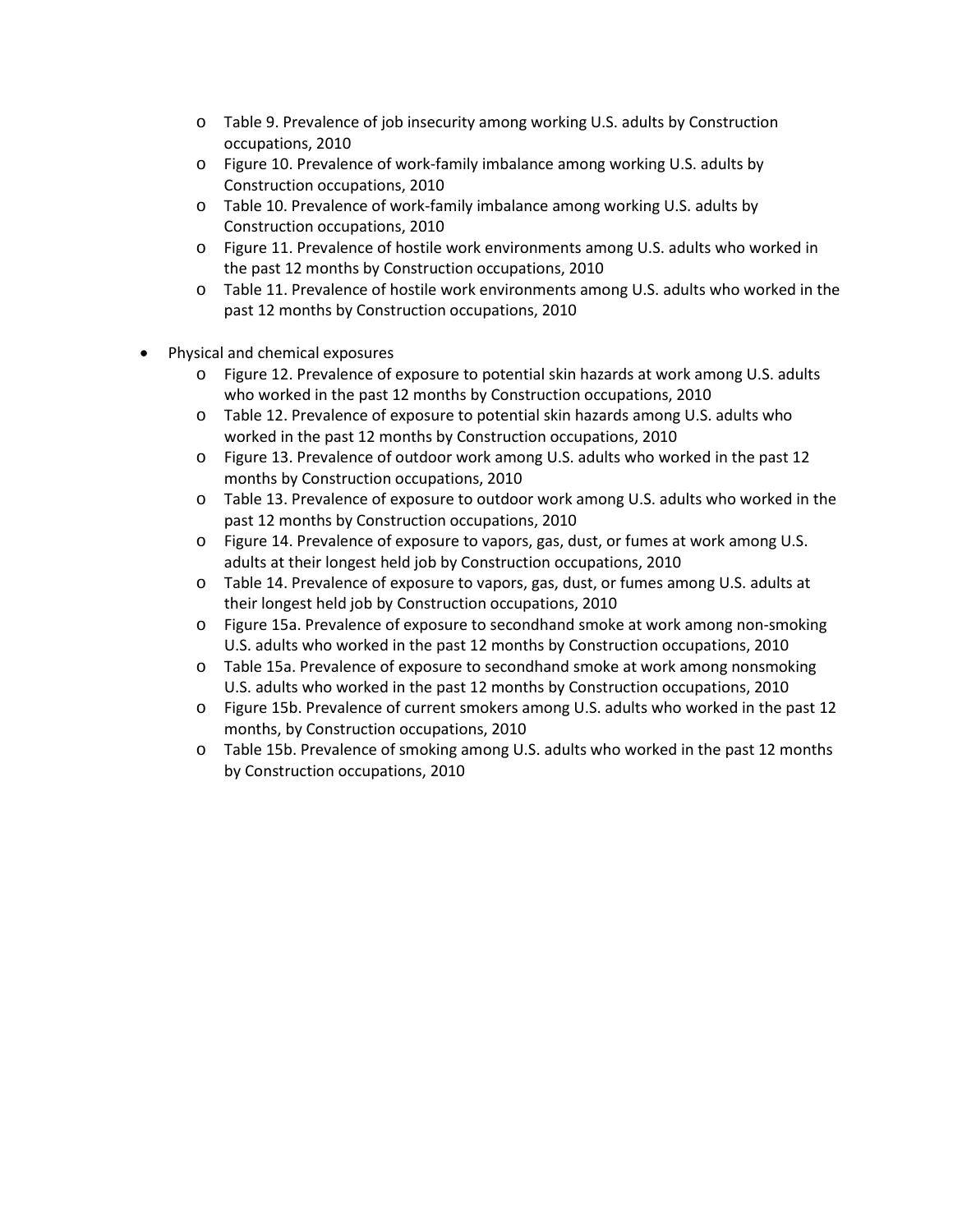|                                                     | <b>Census 2010 occupation codes</b> | <b>Estimated</b>      | % of U.S.           |
|-----------------------------------------------------|-------------------------------------|-----------------------|---------------------|
| <b>Occupational category</b>                        |                                     | Population            | <b>Construction</b> |
|                                                     |                                     | <b>Represented by</b> | workforce           |
|                                                     |                                     | <b>Sample</b>         |                     |
| Supervisors, construction and                       |                                     |                       |                     |
| extraction workers                                  | 6200                                | 591,644               | 5.6                 |
| Brickmasons, blockmasons, and                       |                                     |                       |                     |
| stonemasons                                         | 6220                                | 295,378               | 2.8                 |
| <b>Carpenters</b>                                   | 6230                                | 1,738,504             | 16.4                |
| Carpet, floor, and tile installers and<br>finishers | 6240                                |                       | 1.3                 |
| Cement masons, concrete finishers,                  |                                     | 135,777               |                     |
| and terrazzo workers                                | 6250                                | 64,607                | 0.6                 |
| <b>Construction laborers</b>                        | 6260                                | 1,210,495             | 11.4                |
| Operating engineers and other                       |                                     |                       |                     |
| construction equipment operators                    | 6320                                | 268,093               | 2.5                 |
| Drywall installers, ceiling tile                    |                                     |                       |                     |
| installers, and tapers                              | 6330                                | 173,489               | 1.6                 |
| Painters, construction and                          |                                     |                       |                     |
| maintenance                                         | 6420                                | 527,644               | 5.0                 |
| Pipelayers, plumbers, pipefitters, and              |                                     |                       |                     |
| steamfitters                                        | 6440                                | 519,366               | 4.9                 |
| <b>Roofers</b>                                      | 6515                                | 214,003               | 2.0                 |
| <b>Other construction trades workers</b>            | 6210, 6300, 6310, 6355, 6360, 6400, |                       |                     |
|                                                     | 6430, 6460, 6500, 6520, 6530, 6540  | 976,311               | 9.2                 |
| <b>Other construction and related</b>               | 6600, 6660, 6700, 6710, 6720, 6730, |                       |                     |
| workers                                             | 6740, 6750, 6765                    | 383,943               | 3.6                 |
| <b>Management Occupations</b>                       | 0010-0430                           | 1,085,159             | 10.2                |
| <b>Business and Financial Operations</b>            |                                     |                       |                     |
| <b>Occupations</b>                                  | 0500-0950                           | 220,753               | 2.1                 |
| <b>Architecture and Engineering</b>                 |                                     |                       |                     |
| <b>Occupations</b>                                  | 1300-1560                           | 181,133               | 1.7                 |
| <b>Office and Administrative Support</b>            |                                     |                       |                     |
| <b>Occupations</b>                                  | 5000-5940                           | 660,251               | 6.2                 |
| <b>Installation, Maintenance, and Repair</b>        |                                     |                       |                     |
| <b>Occupations</b>                                  | 7000-7630                           | 592,119               | 5.6                 |
| <b>Production Occupations</b>                       | 7700-8965                           | 217,428               | 2.1                 |
| <b>Transportation and Material Moving</b>           |                                     |                       |                     |
| <b>Occupations</b>                                  | 9000-9750                           | 245,216               | 2.3                 |
| <b>Other Occupations within the</b>                 |                                     |                       |                     |
| <b>Construction Sector</b>                          | All other Census occupation codes   | 306,630               | 2.9                 |
| <b>Total</b>                                        |                                     | 10,607,943            | 100                 |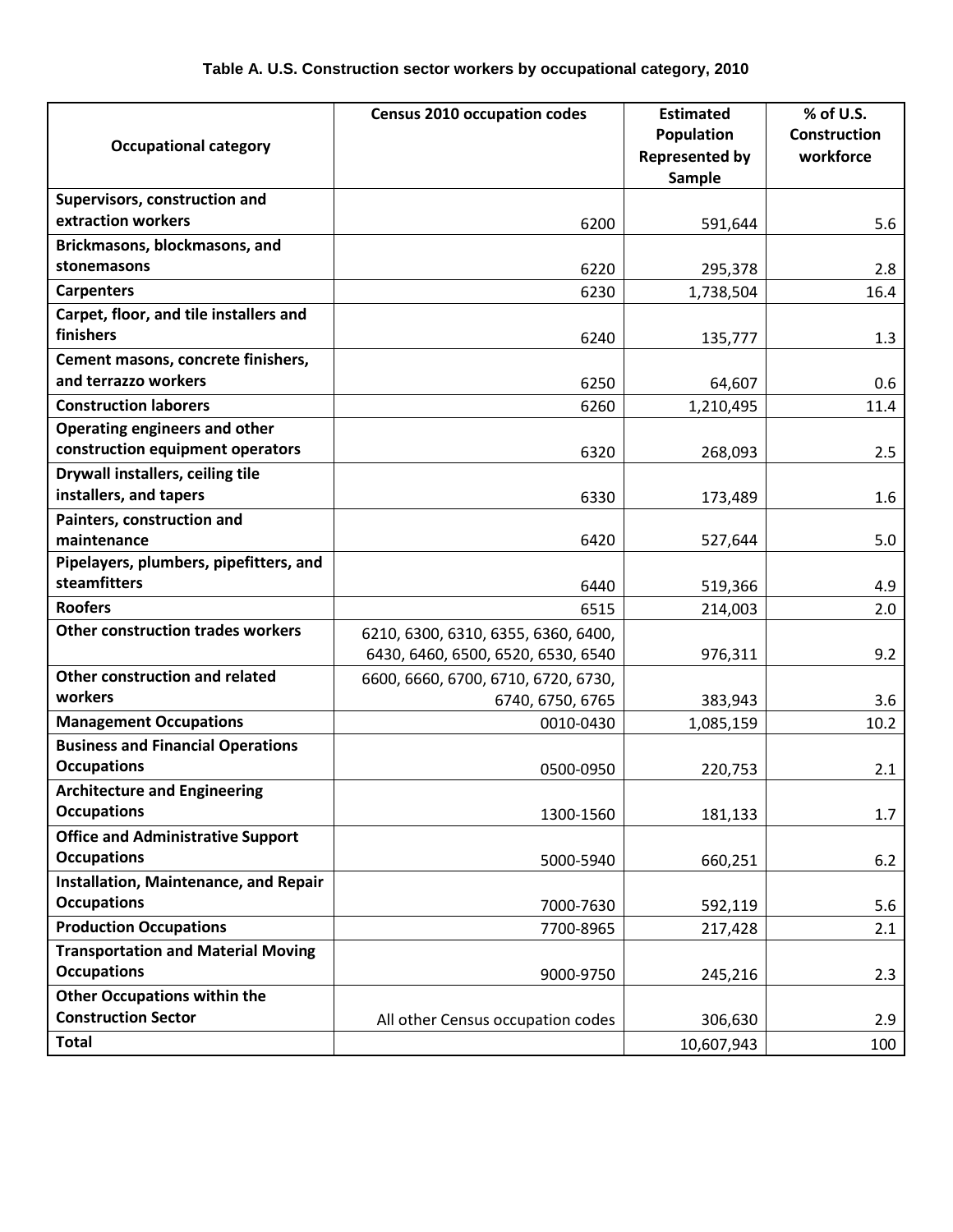## Figure 1. Prevalence of selected health conditions; work organization and psychosocial factors; and physical and chemical exposures among U.S. workers (Construction sector vs. All **U.S. workers, 2010)**



Prevalence Rate (%)

<sup>1</sup>Among U.S. adults who have worked in the past 12 months.

<sup>2</sup>Among U.S. adults who have worked in the past 12 months, who only held 1 job.

<sup>3</sup>Among U.S. adults who were employed in the week prior to interview.

 $4$ Among non-smoking U.S. adults who have worked in the past 12 months.

<sup>5</sup> Exposure during longest-held job (all other exposures refer to current or most recent job).

\* These estimates have a relative standard error >30% and <50% and should be used with caution<br>as they do not meet NCHS reliability/precision standards.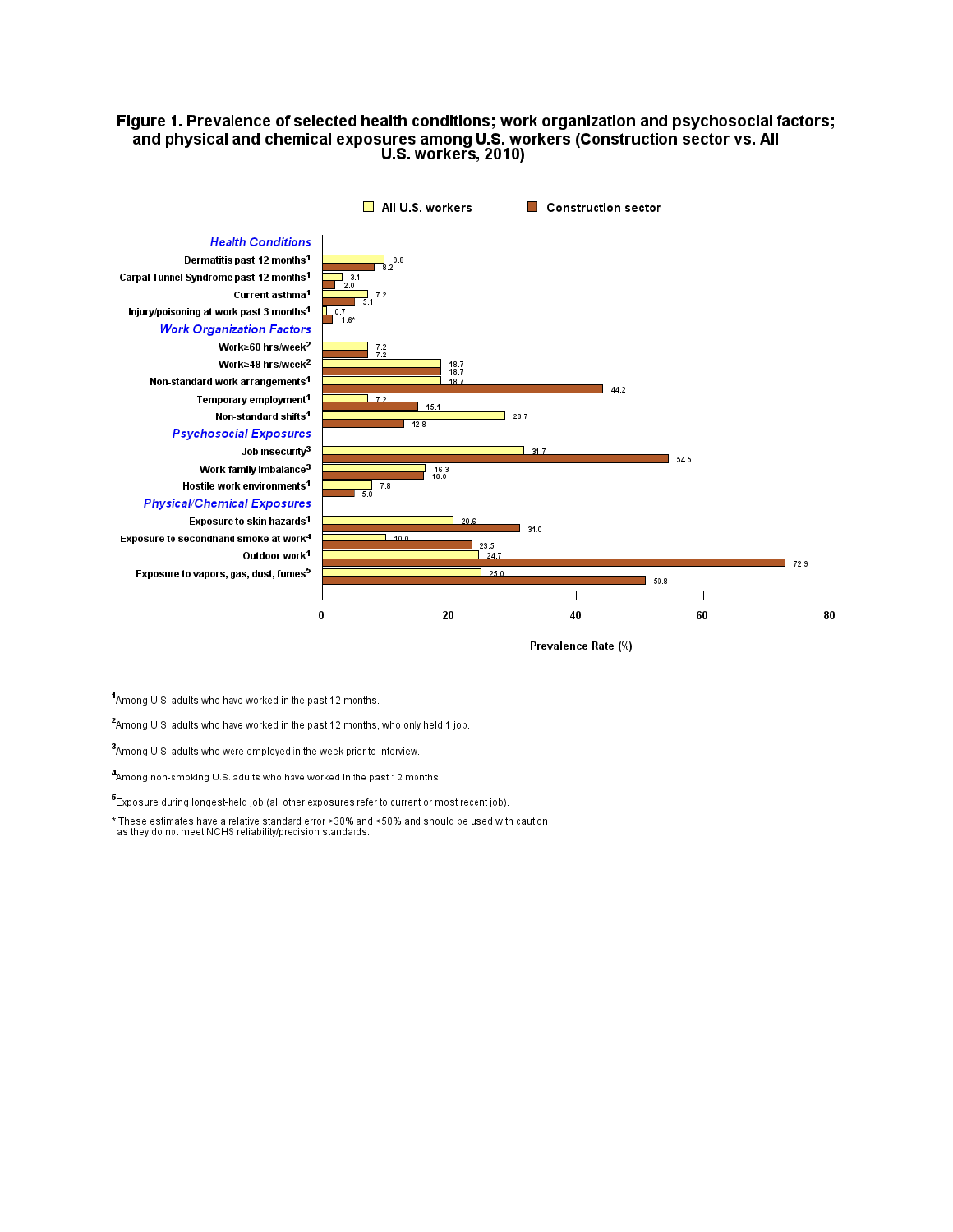**Table 1. Prevalence of selected health conditions; work organization and psychosocial factors; and physical and chemical exposures among U.S. workers (Construction sector vs. All U.S. workers, 2010)**

|                                |                                                         |            | All U.S. workers |              | <b>Construction sector</b> |                 |                   |
|--------------------------------|---------------------------------------------------------|------------|------------------|--------------|----------------------------|-----------------|-------------------|
|                                |                                                         | Prevalence | <b>Standard</b>  | 95%          | Prevalence                 | <b>Standard</b> | 95%               |
|                                |                                                         | (%)        | <b>Error of</b>  | Confidence   | (%)                        | <b>Error of</b> | <b>Confidence</b> |
|                                |                                                         |            | Prevalence       | Interval     |                            | Prevalence      | Interval          |
| <b>Health Conditions</b>       | Dermatitis in the past 12                               |            |                  |              |                            |                 |                   |
|                                | months $1$                                              | 9.8        | 0.3              | $9.2 - 10.3$ | 8.2                        | 1.0             | $6.3 - 10.0$      |
|                                | Carpal tunnel syndrome in the                           |            |                  |              |                            |                 |                   |
|                                | past 12 months <sup>1</sup>                             | 3.1        | 0.2              | $2.8 - 3.4$  | 2.0                        | 0.5             | $1.0 - 3.0$       |
|                                | Current asthma <sup>1</sup>                             | 7.2        | 0.2              | $6.7 - 7.6$  | 5.1                        | 0.8             | $3.4 - 6.8$       |
|                                | Injury or poisoning at work in the                      |            |                  |              |                            |                 |                   |
|                                | past 12 months <sup>1</sup>                             | 2.8        | 0.4              | $2.0 - 3.4$  | $6.4*$                     | 2.2             | $2.0 - 10.8$      |
| <b>Work</b>                    | Work 60 hours a week or more <sup>2</sup>               | 7.2        | 0.3              | $6.7 - 7.7$  | 7.2                        | 1.0             | $5.3 - 9.1$       |
| Organization<br><b>Factors</b> | Work 48 hours a week or more <sup>2</sup>               | 18.7       | 0.4              | 18.0-19.5    | 18.7                       | 1.5             | 15.8-21.6         |
|                                | <b>Non-standard work</b>                                |            |                  |              |                            |                 |                   |
|                                | arrangements <sup>1</sup>                               | 18.7       | 0.4              | 18.0-19.4    | 44.2                       | 1.9             | 40.6-47.8         |
|                                | Temporary employment <sup>1</sup>                       | 7.2        | 0.3              | $6.7 - 7.7$  | 15.1                       | 1.3             | 12.6-17.7         |
|                                | Non-standard shifts <sup>1</sup>                        | 28.7       | 0.5              | 27.8-29.7    | 12.8                       | 1.3             | $10.4 - 15.3$     |
| Psychosocial                   | Job insecurity <sup>3</sup>                             | 31.7       | 0.5              | 30.8-32.6    | 54.5                       | 1.9             | 50.7-58.3         |
| <b>Exposures</b>               | Work-family imbalance <sup>3</sup>                      | 16.3       | 0.4              | 15.6-17.1    | 16.0                       | 1.4             | 13.4-18.7         |
|                                | Hostile work environments <sup>1</sup>                  | 7.8        | 0.3              | $7.3 - 8.4$  | 5.0                        | 0.8             | $3.6 - 6.5$       |
| <b>Physical/Chemical</b>       | <b>Exposure to potential skin</b>                       |            |                  |              |                            |                 |                   |
| <b>Exposures</b>               | hazards at work <sup>1</sup>                            | 20.6       | 0.4              | 19.8-21.3    | 31.0                       | 1.7             | 27.7-34.3         |
|                                | <b>Exposure to secondhand smoke</b>                     |            |                  |              |                            |                 |                   |
|                                | at work <sup>4</sup>                                    | 10.0       | 0.3              | $9.3 - 10.6$ | 23.5                       | 1.8             | 19.9-27.1         |
|                                | Exposure to outdoor work <sup>1</sup>                   | 24.7       | 0.4              | 23.8-25.6    | 72.9                       | 1.7             | 69.6-76.2         |
|                                | Exposure to vapors, gas, dust, or<br>fumes <sup>5</sup> | 25.0       | 0.4              | 24.2-25.8    | 50.8                       | 1.8             | 47.3-54.4         |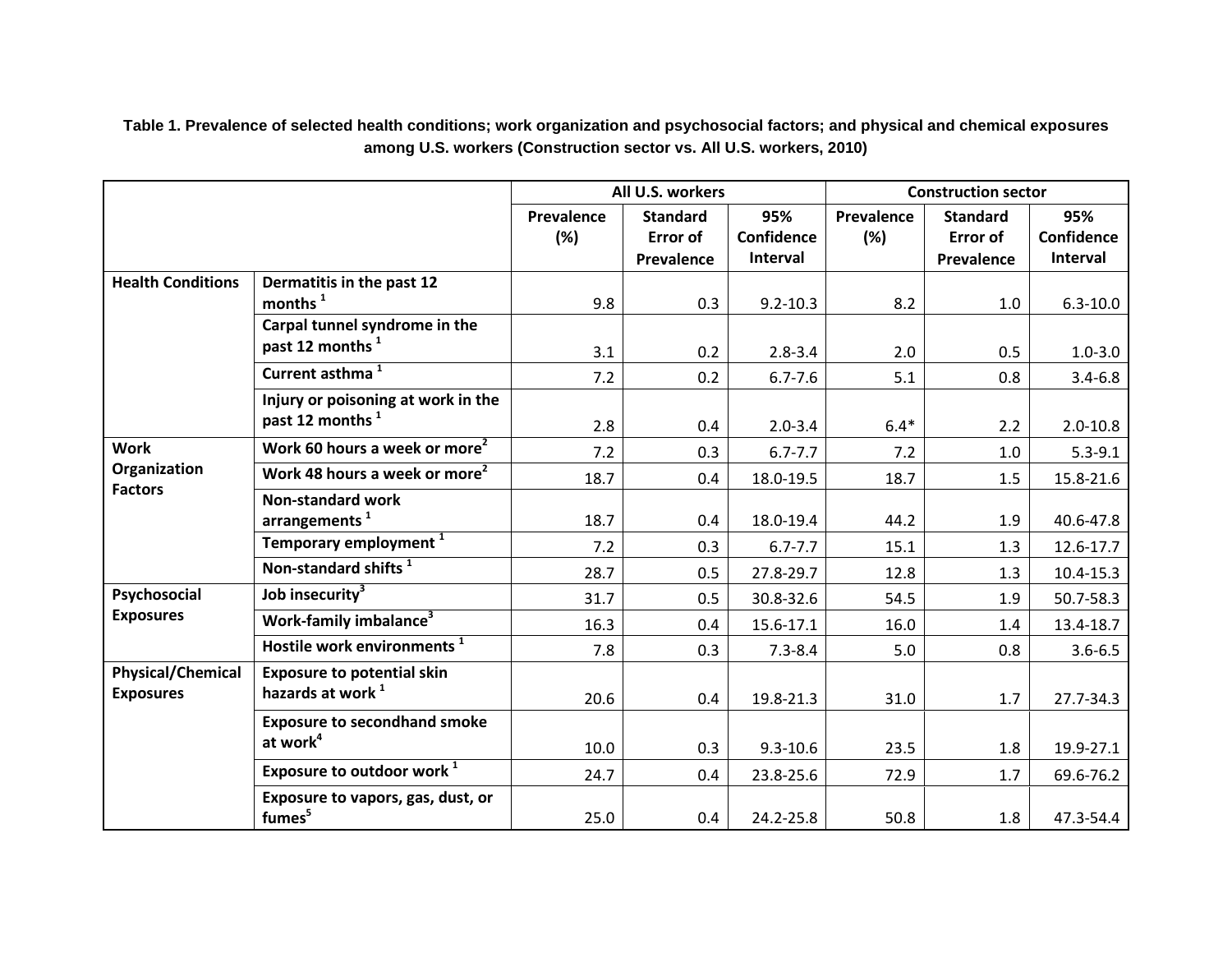$<sup>1</sup>$  Among U.S. adults who have worked in the past 12 months.</sup>

 $2$  Among U.S. adults who have worked in the past 12 months, who only held 1 job.

<sup>3</sup> Among U.S. adults who were employed in the week prior to interview.

<sup>4</sup> Among non-smoking U.S. adults who have worked in the past 12 months.

<sup>5</sup> Exposure during longest-held job (all other exposures refer to current or most recent job).

\* These estimates have a relative standard error >30% and <50% and should be used with caution as they do not meet NCHS reliability/precision standards.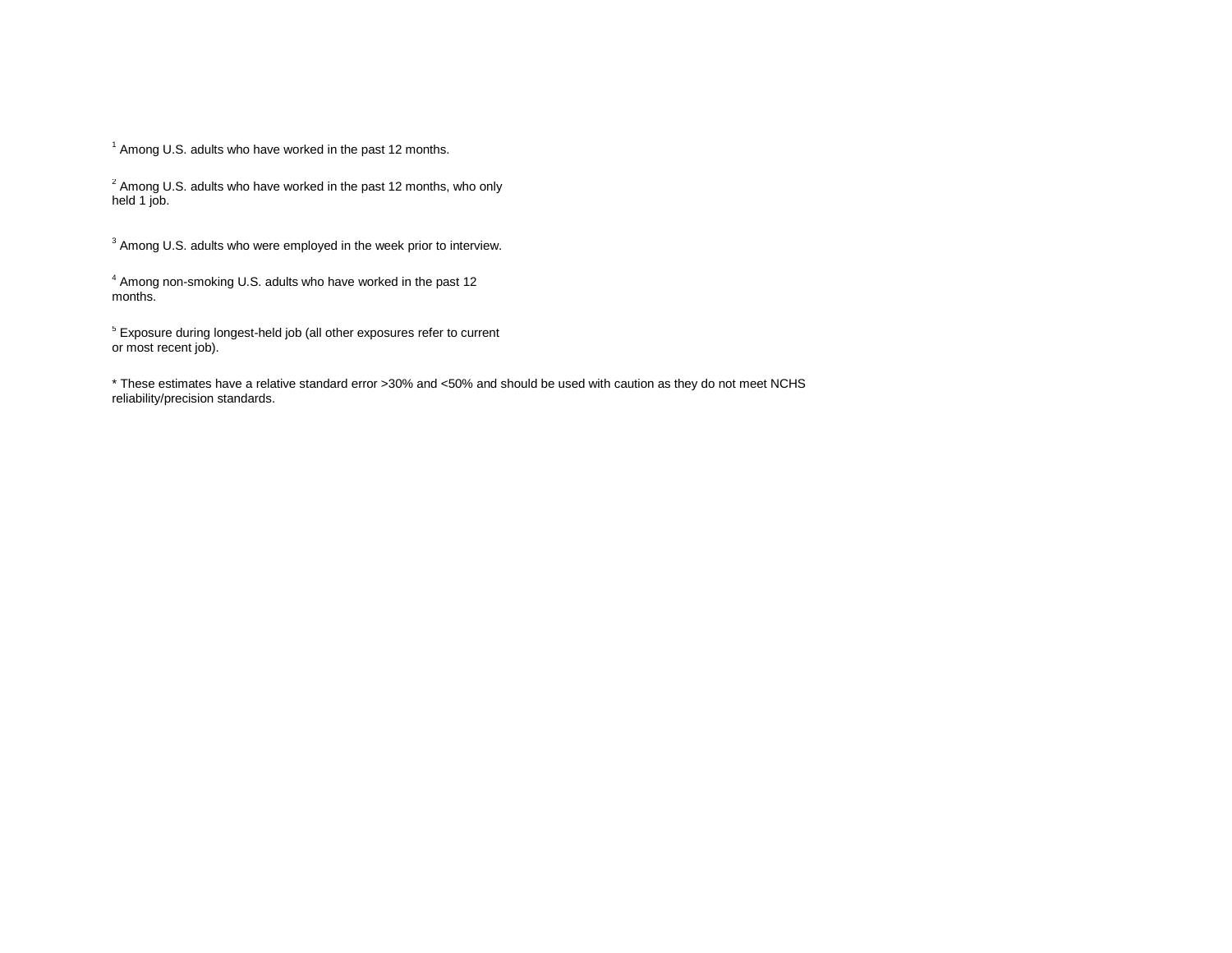#### Figure 2. Prevalence of dermatitis in the past 12 months among U.S. adults who worked in the past 12 months by Construction occupational category, 2010



NHIS Question: During the past 12 months, have you had dermatitis, eczema<br>or any other red, inflamed skin rash?

\* These estimates have a relative standard error >30% and <50% and should be used with caution as they do not meet NCHS reliability/precision standards.

+ Estimates with a relative standard error >50% are not shown as they do not meet NCHS reliability/precision standards.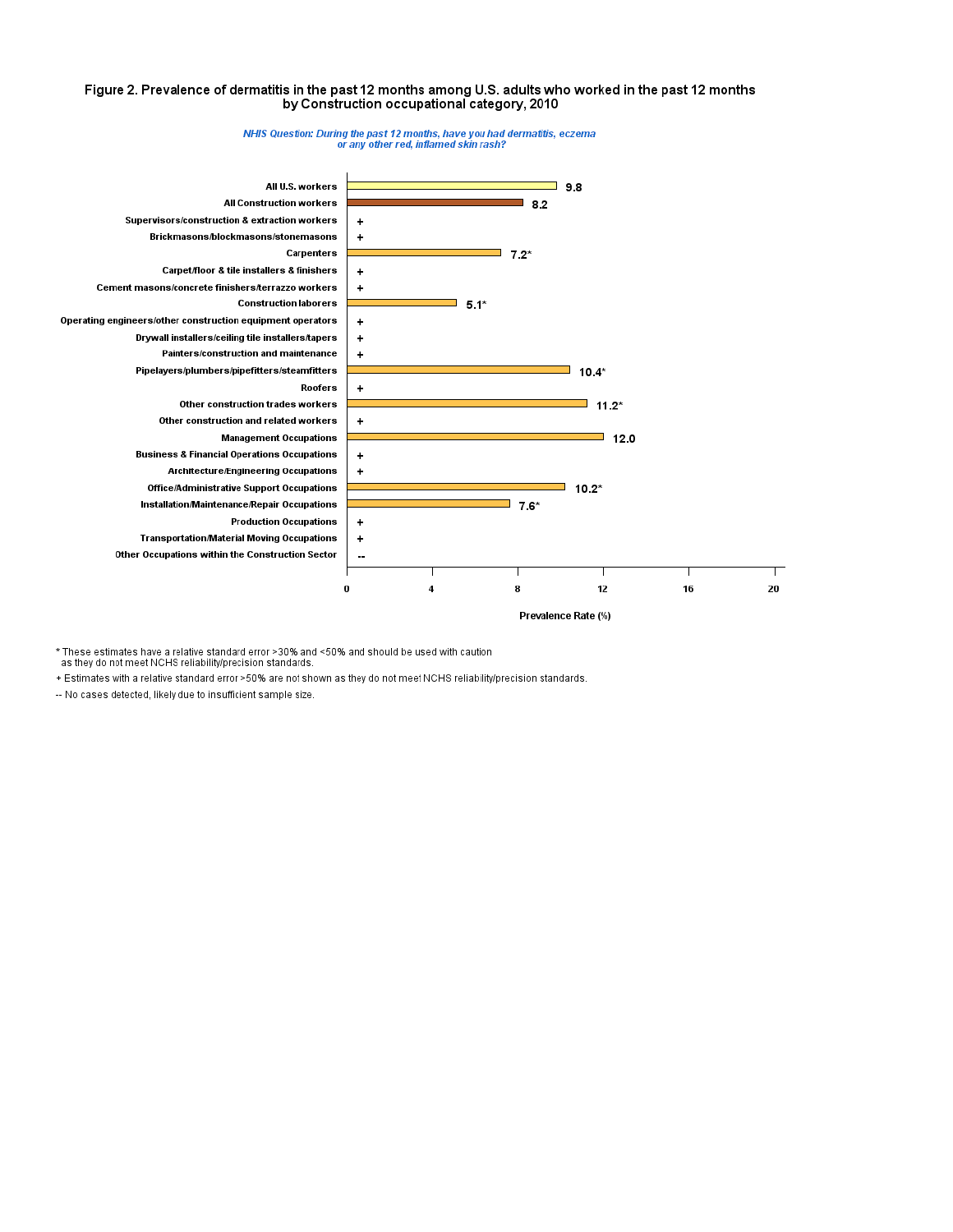|                                                        | Prevalence | <b>Standard Error</b> | 95% Confidence  |
|--------------------------------------------------------|------------|-----------------------|-----------------|
|                                                        | (%)        | of                    | <b>Interval</b> |
|                                                        |            | Prevalence            |                 |
| All U.S. Workers                                       | 9.8        | 0.3                   | $9.2 - 10.3$    |
| <b>All Construction workers</b>                        | 8.2        | 1.0                   | $6.3 - 10.0$    |
| <b>Supervisors/construction &amp; extraction</b>       |            |                       |                 |
| workers                                                | $\ddot{}$  | $\ddot{}$             | $\ddot{}$       |
| Brickmasons/blockmasons/stonemasons                    |            |                       |                 |
|                                                        | $\pmb{+}$  | $\ddot{}$             | $\pm$           |
| <b>Carpenters</b>                                      | $7.2*$     | 2.3                   | $2.6 - 11.8$    |
| Carpet/floor & tile installers & finishers             | $\pmb{+}$  | $\ddot{}$             | +               |
| Cement masons/concrete finishers/terrazzo              |            |                       |                 |
| workers                                                | $\ddot{}$  | $\ddot{}$             | $\pm$           |
| <b>Construction laborers</b>                           | $5.1*$     | 2.2                   | $0.9 - 9.4$     |
| Operating engineers/other construction                 |            |                       |                 |
| equipment operators                                    | $\ddot{}$  | $\ddot{}$             | $^{+}$          |
| Drywall installers/ceiling tile installers/tapers      |            |                       |                 |
|                                                        | +          | $\ddot{}$             | $\pm$           |
| Painters/construction and maintenance                  | $\ddot{}$  | $+$                   | $\ddot{}$       |
| Pipelayers/plumbers/pipefitters/steamfitters           |            |                       |                 |
|                                                        | $10.4*$    | 4.7                   | $1.0 - 19.7$    |
| <b>Roofers</b>                                         | $\ddot{}$  | $\ddot{}$             |                 |
| <b>Other construction trades workers</b>               | $11.2*$    | 3.8                   | $3.7 - 18.6$    |
| Other construction and related workers                 | $\ddot{}$  | $\ddot{}$             | +               |
| <b>Management Occupations</b>                          | 12.0       | 3.6                   | 4.9-19.0        |
| <b>Business &amp; Financial Operations Occupations</b> |            |                       |                 |
|                                                        | $\ddot{}$  | $\ddot{}$             | $\pm$           |
| <b>Architecture/Engineering Occupations</b>            | $\ddot{}$  | $+$                   | $\ddot{}$       |
| <b>Office/Administrative Support Occupations</b>       |            |                       |                 |
|                                                        | $10.2*$    | 3.7                   | $3.0 - 17.5$    |
| Installation/Maintenance/Repair                        |            |                       |                 |
| <b>Occupations</b>                                     | $7.6*$     | 3.3                   | $1.1 - 14.0$    |
| <b>Production Occupations</b>                          | $^{+}$     | $\ddot{}$             | $+$             |
| <b>Transportation/Material Moving</b>                  |            |                       |                 |
| <b>Occupations</b>                                     | $\ddot{}$  | $\ddot{}$             | $+$             |
| <b>Other Occupations within the Construction</b>       |            |                       |                 |
| <b>Sector</b>                                          | --         | --                    |                 |

## **Table 2. Prevalence of dermatitis in the past 12 months among U.S. adults who worked in the past 12 months by Construction occupational category, 2010**

\* These estimates have a relative standard error >30% and <50% and should be used with caution as they do not meet NCHS reliability/precision standards.

+ Estimates with a relative standard error >50% are not shown as they do not meet NCHS reliability/precision standards.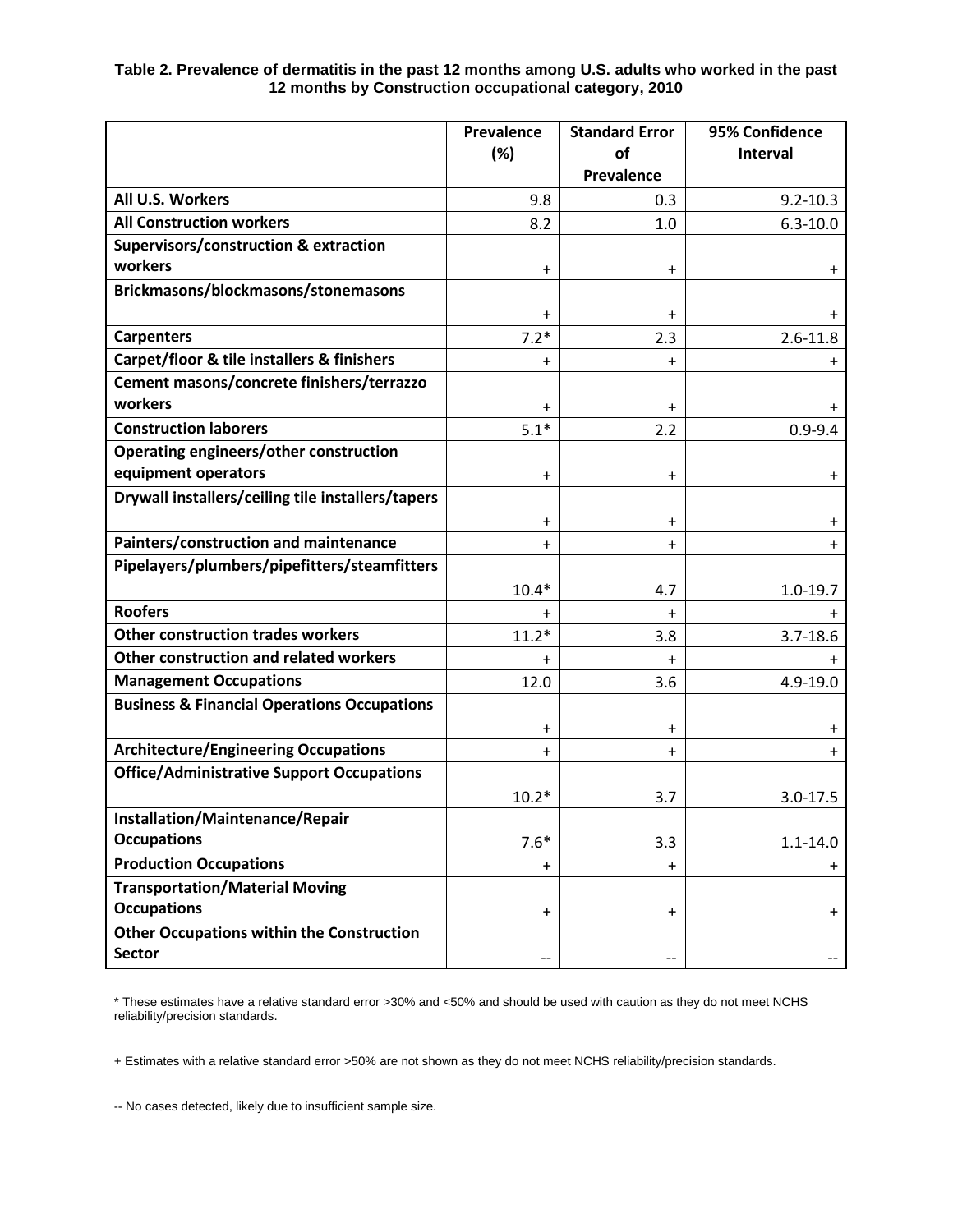#### Figure 3. Prevalence of carpal tunnel syndrome in the past 12 months among U.S. adults who worked in the past 12 months by Construction occupational category, 2010

NHIS Question: Have you ever been told by a doctor or other health professional<br>that you have a condition affecting the wrist/hand called carpal tunnel syndrome?<br>During the past 12 months, have you had carpal tunnel syndro



\* These estimates have a relative standard error >30% and <50% and should be used with caution as they do not meet NCHS reliability/precision standards.

+ Estimates with a relative standard error >50% are not shown as they do not meet NCHS reliability/precision standards.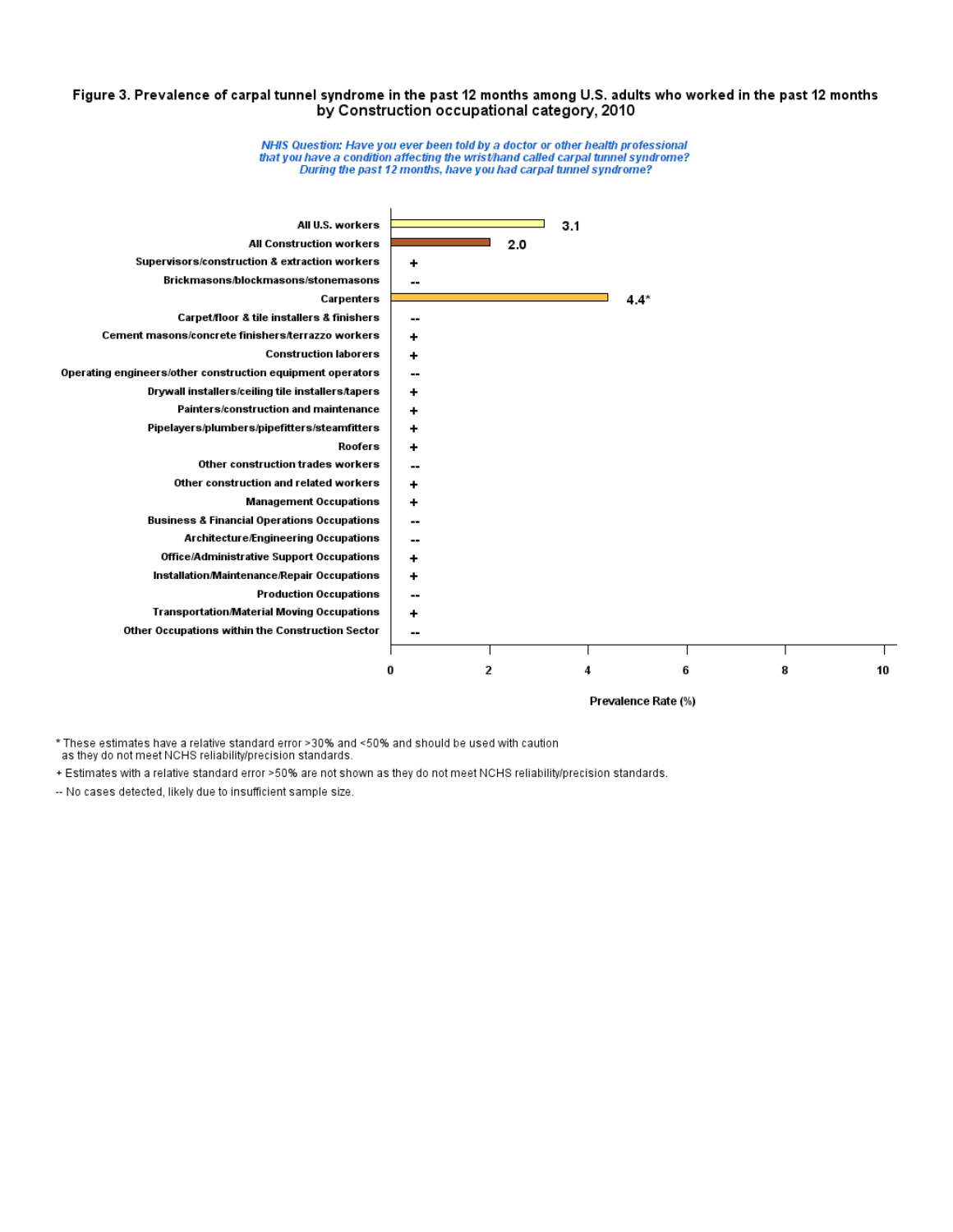|                                                        | Prevalence               | <b>Standard Error</b> | 95% Confidence |
|--------------------------------------------------------|--------------------------|-----------------------|----------------|
|                                                        | (%)                      | of                    | Interval       |
|                                                        |                          | Prevalence            |                |
| All U.S. Workers                                       | 3.1                      | 0.2                   | $2.8 - 3.4$    |
| <b>All Construction workers</b>                        | 2.0                      | 0.5                   | $1.0 - 3.0$    |
| <b>Supervisors/construction &amp; extraction</b>       |                          |                       |                |
| workers                                                | +                        | $\ddot{}$             | $\ddot{}$      |
| Brickmasons/blockmasons/stonemasons                    |                          |                       |                |
|                                                        |                          |                       |                |
| <b>Carpenters</b>                                      | $4.4*$                   | 1.8                   | $0.8 - 7.9$    |
| Carpet/floor & tile installers & finishers             |                          |                       |                |
| Cement masons/concrete finishers/terrazzo              |                          |                       |                |
| workers                                                | $\ddot{}$                | +                     | $+$            |
| <b>Construction laborers</b>                           | $\ddot{}$                | $\ddot{}$             | $+$            |
| Operating engineers/other construction                 |                          |                       |                |
| equipment operators                                    | --                       |                       | --             |
| Drywall installers/ceiling tile installers/tapers      |                          |                       |                |
|                                                        | $\pmb{+}$                | +                     | $+$            |
| Painters/construction and maintenance                  | $\ddot{}$                | $\ddot{}$             | $+$            |
| Pipelayers/plumbers/pipefitters/steamfitters           |                          |                       |                |
|                                                        | $\pmb{+}$                | $\ddot{}$             | $+$            |
| <b>Roofers</b>                                         | $+$                      | $\ddot{}$             | $+$            |
| <b>Other construction trades workers</b>               | --                       |                       |                |
| Other construction and related workers                 | $\ddot{}$                | $\ddot{}$             | $+$            |
| <b>Management Occupations</b>                          | $\ddot{}$                | $\ddot{}$             | $\ddot{}$      |
| <b>Business &amp; Financial Operations Occupations</b> |                          |                       |                |
|                                                        | $\overline{\phantom{a}}$ |                       |                |
| <b>Architecture/Engineering Occupations</b>            | --                       |                       |                |
| <b>Office/Administrative Support Occupations</b>       |                          |                       |                |
|                                                        | +                        | +                     | $\ddot{}$      |
| Installation/Maintenance/Repair                        |                          |                       |                |
| <b>Occupations</b>                                     | $\pm$                    | $\pm$                 | $+$            |
| <b>Production Occupations</b>                          | --                       | $-$                   | --             |
| <b>Transportation/Material Moving</b>                  |                          |                       |                |
| <b>Occupations</b>                                     | $\ddot{}$                | $\ddot{}$             | $+$            |
| <b>Other Occupations within the Construction</b>       |                          |                       |                |
| <b>Sector</b>                                          | --                       |                       |                |

## **Table 3. Prevalence of carpal tunnel syndrome in the past 12 months among U.S. adults who worked in the past 12 months by Construction occupational category, 2010**

\* These estimates have a relative standard error >30% and <50% and should be used with caution as they do not meet NCHS reliability/precision standards.

+ Estimates with a relative standard error >50% are not shown as they do not meet NCHS reliability/precision standards.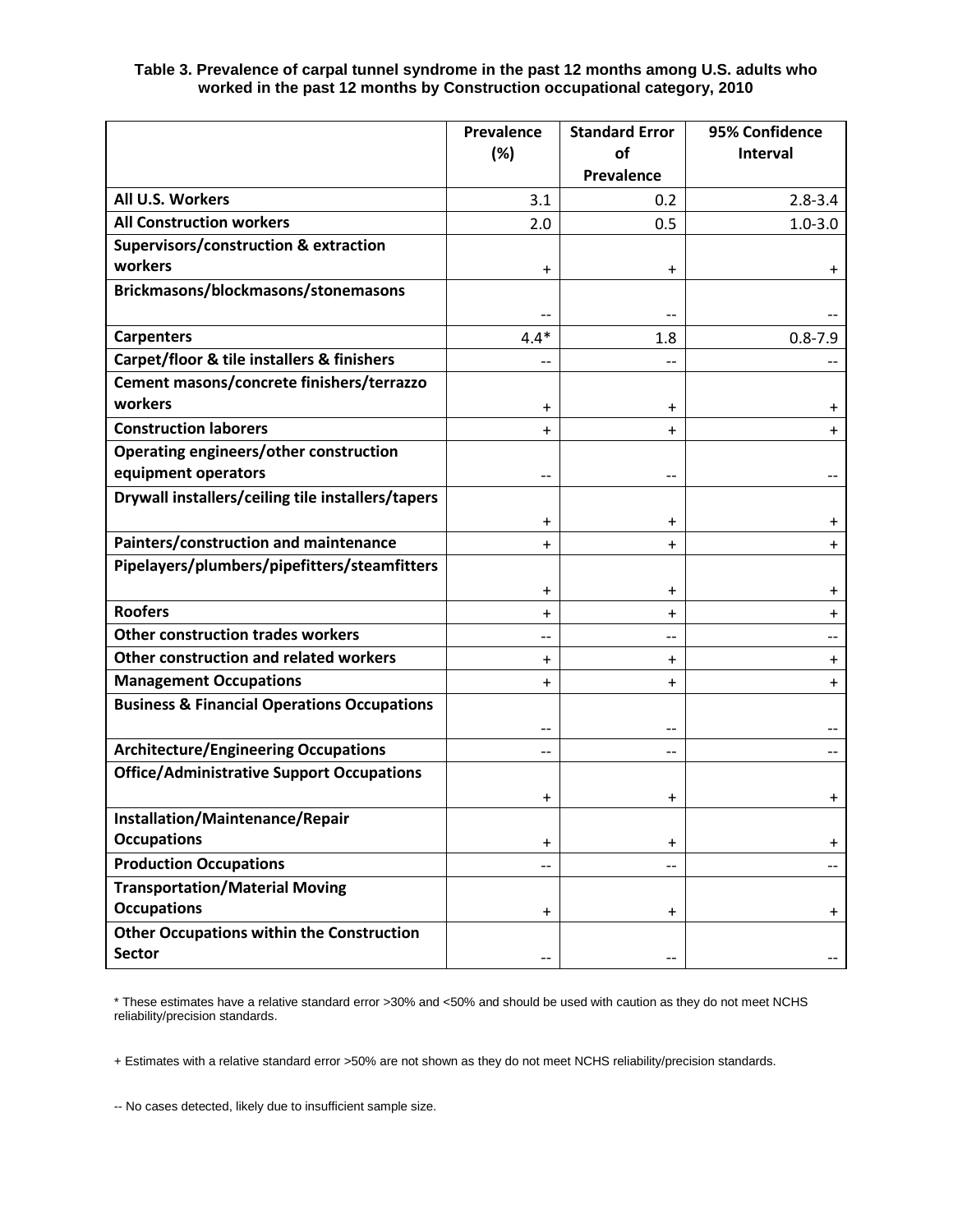## Figure 4. Prevalence of current asthma among U.S. adults who worked in the past 12 months by Construction occupational category, 2010





\* These estimates have a relative standard error >30% and <50% and should be used with caution as they do not meet NCHS reliability/precision standards.

+ Estimates with a relative standard error >50% are not shown as they do not meet NCHS reliability/precision standards.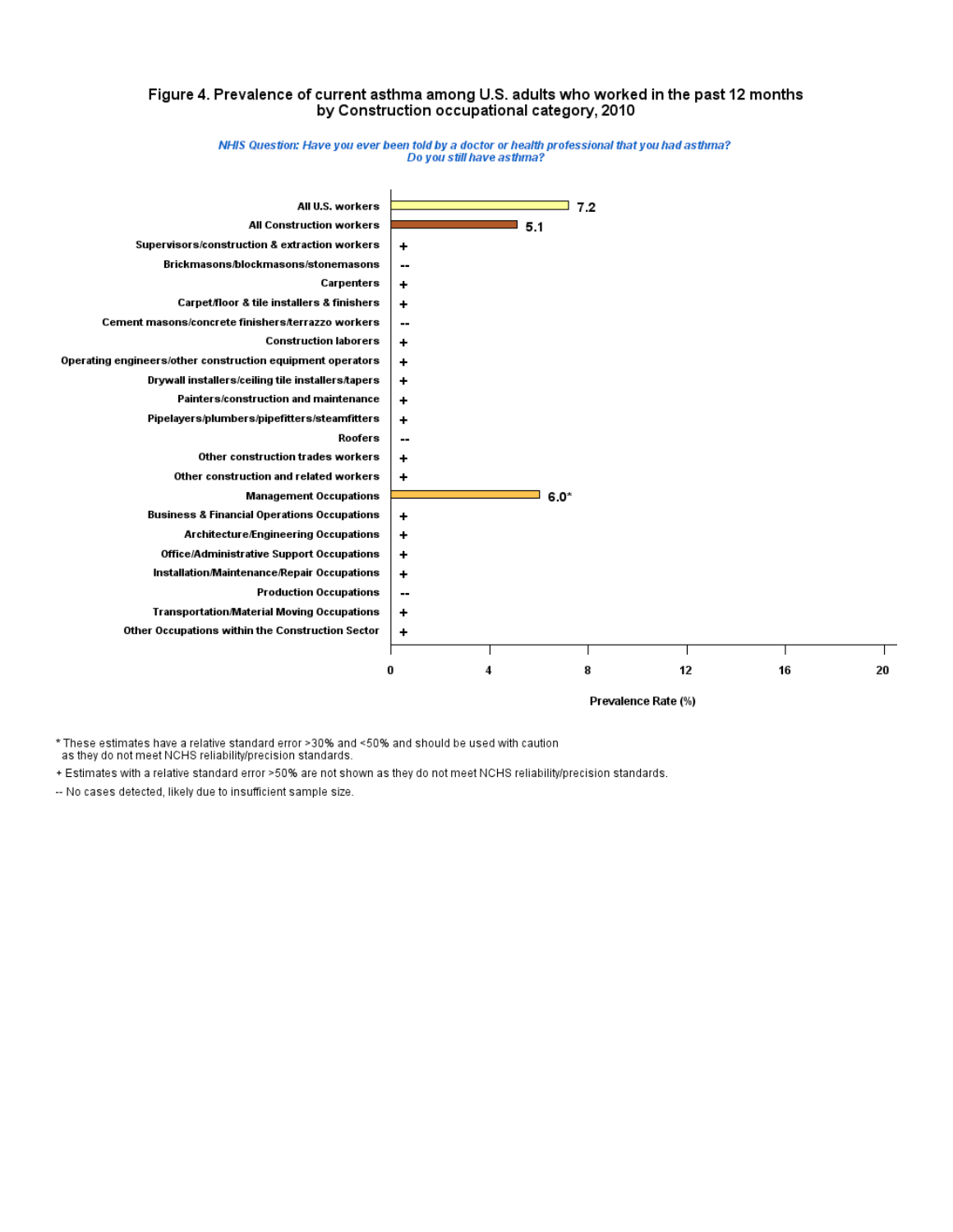## **Table 4. Prevalence of current asthma among U.S. adults who worked in the past 12 months by Construction occupational category, 2010**

|                                                        | Prevalence  | <b>Standard Error</b> | 95% Confidence |
|--------------------------------------------------------|-------------|-----------------------|----------------|
|                                                        | (%)         | οf                    | Interval       |
|                                                        |             | Prevalence            |                |
| All U.S. Workers                                       | 7.2         | 0.2                   | $6.7 - 7.6$    |
| <b>All Construction workers</b>                        | 5.1         | 0.8                   | $3.4 - 6.8$    |
| <b>Supervisors/construction &amp; extraction</b>       |             |                       |                |
| workers                                                | $\pmb{+}$   | $\ddot{}$             | $\ddot{}$      |
| Brickmasons/blockmasons/stonemasons                    |             |                       |                |
|                                                        | --          |                       |                |
| <b>Carpenters</b>                                      | +           | $\ddot{}$             | +              |
| Carpet/floor & tile installers & finishers             | $\ddot{}$   | $\ddot{}$             | +              |
| Cement masons/concrete finishers/terrazzo              |             |                       |                |
| workers                                                | $-$         |                       |                |
| <b>Construction laborers</b>                           | $\ddot{}$   | $\ddot{}$             | $\ddot{}$      |
| <b>Operating engineers/other construction</b>          |             |                       |                |
| equipment operators                                    | $\mathbf +$ | $\ddot{}$             | $\ddot{}$      |
| Drywall installers/ceiling tile installers/tapers      |             |                       |                |
|                                                        | $\pmb{+}$   | $\ddot{}$             | $\ddot{}$      |
| Painters/construction and maintenance                  | $\ddot{}$   | $\ddot{}$             | +              |
| Pipelayers/plumbers/pipefitters/steamfitters           |             |                       |                |
|                                                        | +           | +                     | +              |
| <b>Roofers</b>                                         | $-$         | --                    |                |
| <b>Other construction trades workers</b>               | $\ddot{}$   | $\ddot{}$             | $\ddot{}$      |
| Other construction and related workers                 | $\ddot{}$   | $+$                   | $\ddot{}$      |
| <b>Management Occupations</b>                          | $6.0*$      | 2.4                   | $1.3 - 10.6$   |
| <b>Business &amp; Financial Operations Occupations</b> |             |                       |                |
|                                                        | +           | $\ddot{}$             | +              |
| <b>Architecture/Engineering Occupations</b>            | $\ddot{}$   | $\ddot{}$             | $\ddot{}$      |
| <b>Office/Administrative Support Occupations</b>       |             |                       |                |
|                                                        | +           | +                     | +              |
| Installation/Maintenance/Repair                        |             |                       |                |
| <b>Occupations</b>                                     | $\pmb{+}$   | +                     | $\pm$          |
| <b>Production Occupations</b>                          | --          |                       |                |
| <b>Transportation/Material Moving</b>                  |             |                       |                |
| <b>Occupations</b>                                     | $\ddot{}$   | $\ddot{}$             | $\ddot{}$      |
| <b>Other Occupations within the Construction</b>       |             |                       |                |
| <b>Sector</b>                                          | $\ddot{}$   | $\ddot{}$             | $+$            |

\* These estimates have a relative standard error >30% and <50% and should be used with caution as they do not meet NCHS reliability/precision standards.

+ Estimates with a relative standard error >50% are not shown as they do not meet NCHS reliability/precision standards.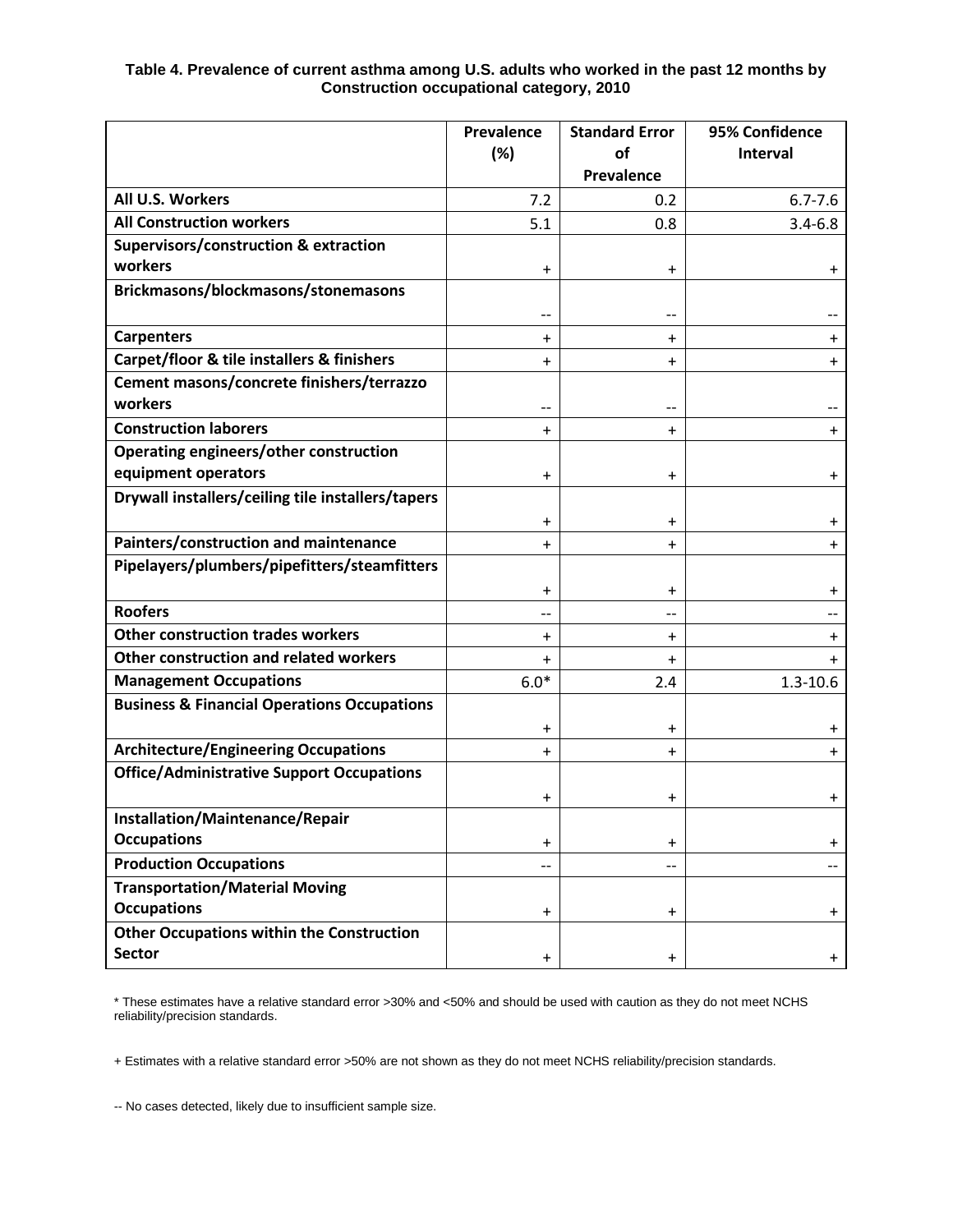#### Figure 5. Prevalence of working 48 hours a week or more among U.S. adults working one job at the time of interview by Construction occupational category, 2010



\* These estimates have a relative standard error >30% and <50% and should be used with caution as they do not meet NCHS reliability/precision standards.

+ Estimates with a relative standard error >50% are not shown as they do not meet NCHS reliability/precision standards.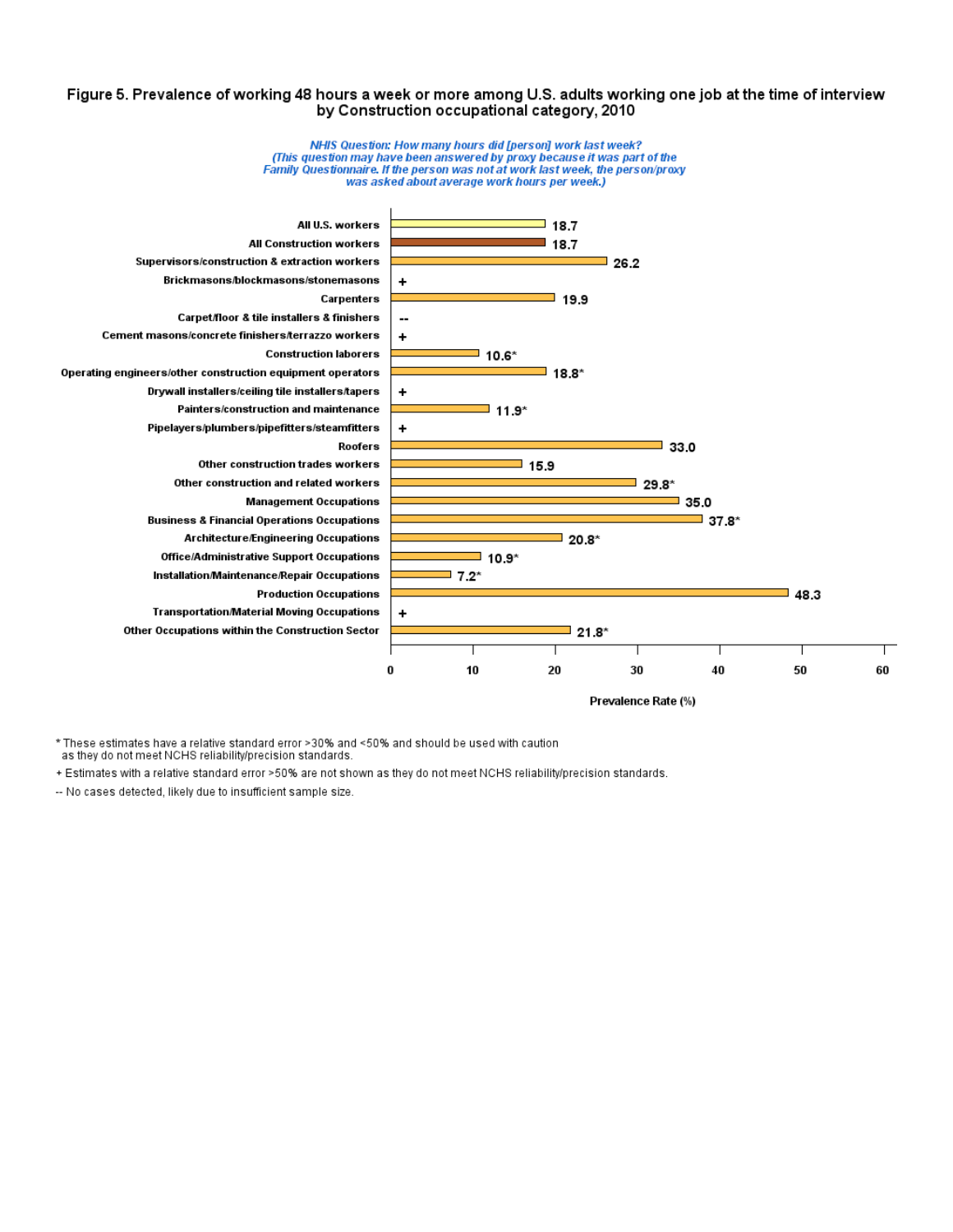|                                                        | Prevalence | <b>Standard Error</b> | 95% Confidence |
|--------------------------------------------------------|------------|-----------------------|----------------|
|                                                        | (%)        | <b>of</b>             | Interval       |
|                                                        |            | Prevalence            |                |
| All U.S. Workers                                       | 18.7       | 0.4                   | 18.0-19.5      |
| <b>All Construction workers</b>                        | 18.7       | 1.5                   | 15.8-21.6      |
| <b>Supervisors/construction &amp; extraction</b>       |            |                       |                |
| workers                                                | 26.2       | 7.8                   | 10.8-41.6      |
| Brickmasons/blockmasons/stonemasons                    |            |                       |                |
|                                                        | $\ddot{}$  | $\ddot{}$             |                |
| <b>Carpenters</b>                                      | 19.9       | 4.2                   | 11.7-28.1      |
| Carpet/floor & tile installers & finishers             | --         | --                    |                |
| Cement masons/concrete finishers/terrazzo              |            |                       |                |
| workers                                                | $\pmb{+}$  | +                     |                |
| <b>Construction laborers</b>                           | $10.6*$    | 4.0                   | $2.8 - 18.4$   |
| Operating engineers/other construction                 |            |                       |                |
| equipment operators                                    | 18.8*      | 8.6                   | 1.9-35.8       |
| Drywall installers/ceiling tile installers/tapers      |            |                       |                |
|                                                        | $\ddot{}$  | $\ddot{}$             |                |
| Painters/construction and maintenance                  | $11.9*$    | 4.8                   | $2.4 - 21.4$   |
| Pipelayers/plumbers/pipefitters/steamfitters           |            |                       |                |
|                                                        | $\ddot{}$  | $\ddot{}$             |                |
| <b>Roofers</b>                                         | 33.0       | 9.5                   | 14.3-51.8      |
| <b>Other construction trades workers</b>               | 15.9       | 4.6                   | $6.8 - 25.0$   |
| Other construction and related workers                 | 29.8*      | 13.3                  | $3.7 - 55.9$   |
| <b>Management Occupations</b>                          | 35.0       | 5.7                   | 23.8-46.2      |
| <b>Business &amp; Financial Operations Occupations</b> |            |                       |                |
|                                                        | $37.8*$    | 11.7                  | 14.7-60.9      |
| <b>Architecture/Engineering Occupations</b>            | $20.8*$    | 8.9                   | $3.3 - 38.2$   |
| <b>Office/Administrative Support Occupations</b>       |            |                       |                |
|                                                        | $10.9*$    | 4.1                   | $2.8 - 19.0$   |
| Installation/Maintenance/Repair                        |            |                       |                |
| <b>Occupations</b>                                     | $7.2*$     | 3.0                   | $1.3 - 13.0$   |
| <b>Production Occupations</b>                          | 48.3       | 14.2                  | 20.2-76.3      |
| <b>Transportation/Material Moving</b>                  |            |                       |                |
| <b>Occupations</b>                                     | $\ddot{}$  | $\ddot{}$             | $+$            |
| <b>Other Occupations within the Construction</b>       |            |                       |                |
| <b>Sector</b>                                          | $21.8*$    | 9.7                   | $2.7 - 41.0$   |

**Table 5. Prevalence of working 48 hours a week or more among U.S. adults working one job at the time of interview by Construction occupational category, 2010**

\* These estimates have a relative standard error >30% and <50% and should be used with caution as they do not meet NCHS reliability/precision standards.

+ Estimates with a relative standard error >50% are not shown as they do not meet NCHS reliability/precision standards.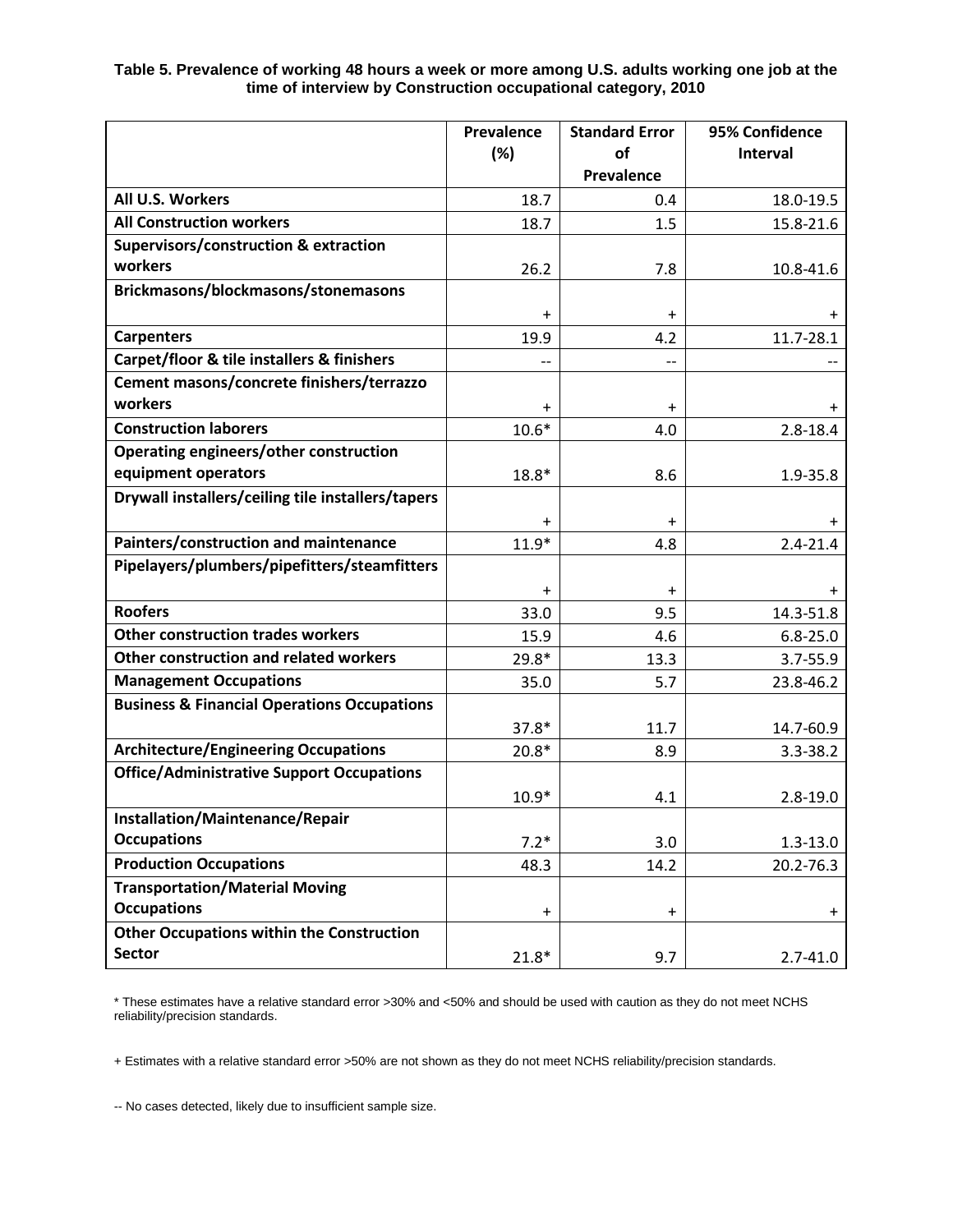#### Figure 6. Prevalence of non-standard work arrangements among U.S. adults who worked in the past 12 months by Construction occupational category, 2010





\* These estimates have a relative standard error >30% and <50% and should be used with caution

as they do not meet NCHS reliability/precision standards.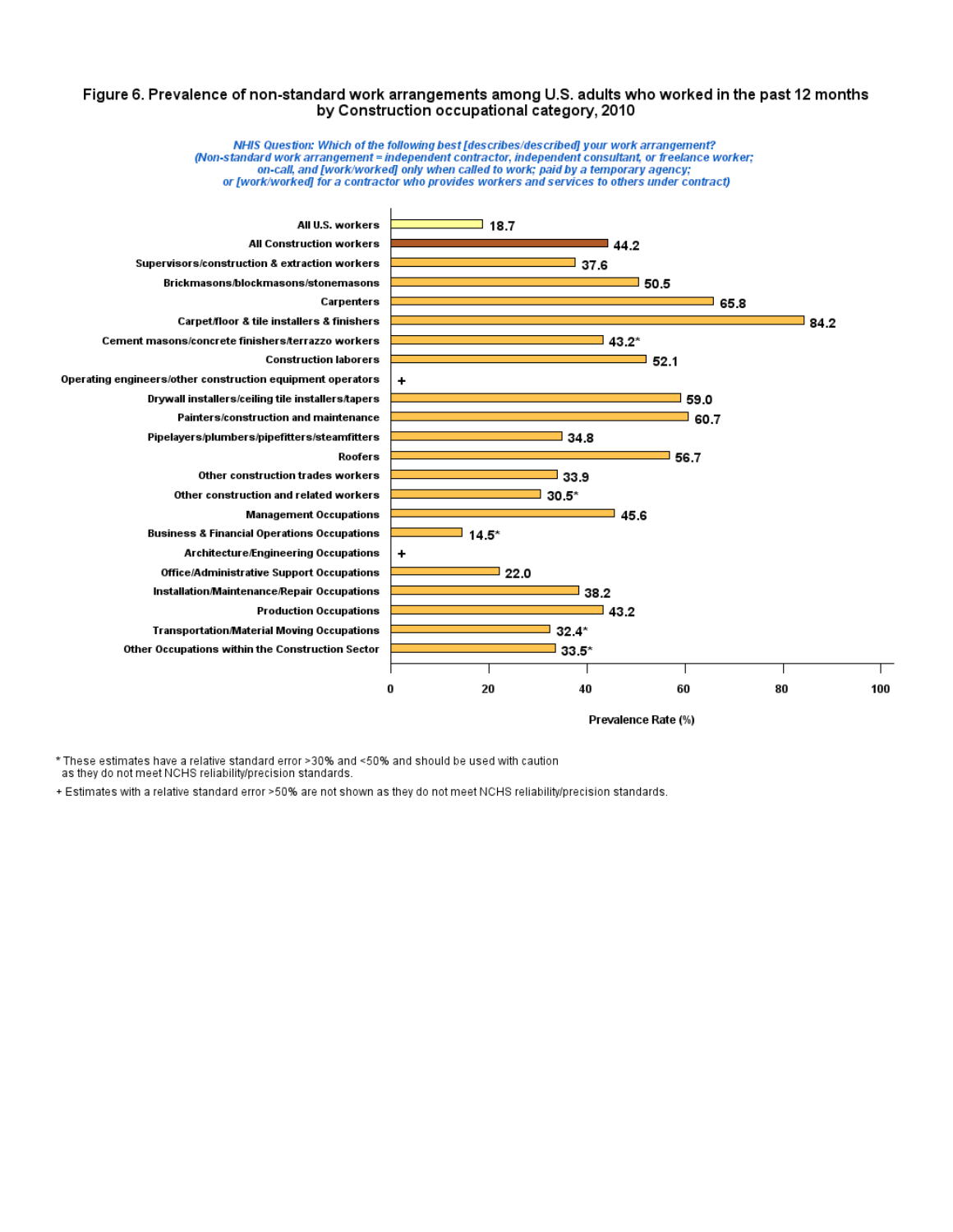|                                                        | Prevalence | <b>Standard Error</b> | 95% Confidence |
|--------------------------------------------------------|------------|-----------------------|----------------|
|                                                        | (%)        | of                    | Interval       |
|                                                        |            | Prevalence            |                |
| All U.S. Workers                                       | 18.7       | 0.4                   | 18.0-19.4      |
| <b>All Construction workers</b>                        | 44.2       | 1.9                   | 40.6-47.8      |
| <b>Supervisors/construction &amp; extraction</b>       |            |                       |                |
| workers                                                | 37.6       | 7.6                   | 22.6-52.5      |
| Brickmasons/blockmasons/stonemasons                    |            |                       |                |
|                                                        | 50.5       | 11.1                  | 28.7-72.2      |
| <b>Carpenters</b>                                      | 65.8       | 4.2                   | 57.5-74.1      |
| Carpet/floor & tile installers & finishers             | 84.2       | 8.2                   | 68.1-100.4     |
| Cement masons/concrete finishers/terrazzo              |            |                       |                |
| workers                                                | $43.2*$    | 17.7                  | 8.3-78.1       |
| <b>Construction laborers</b>                           | 52.1       | 4.8                   | 42.8-61.4      |
| Operating engineers/other construction                 |            |                       |                |
| equipment operators                                    | $\ddot{}$  | $\ddot{}$             | $\ddot{}$      |
| Drywall installers/ceiling tile installers/tapers      |            |                       |                |
|                                                        | 59.0       | 11.7                  | 36.0-82.0      |
| Painters/construction and maintenance                  | 60.7       | 7.1                   | 46.7-74.7      |
| Pipelayers/plumbers/pipefitters/steamfitters           |            |                       |                |
|                                                        | 34.8       | 7.9                   | 19.2-50.3      |
| <b>Roofers</b>                                         | 56.7       | 10.0                  | 37.0-76.4      |
| <b>Other construction trades workers</b>               | 33.9       | 5.3                   | 23.5-44.3      |
| Other construction and related workers                 | $30.5*$    | 9.3                   | 12.2-48.8      |
| <b>Management Occupations</b>                          | 45.6       | 5.1                   | 35.4-55.7      |
| <b>Business &amp; Financial Operations Occupations</b> |            |                       |                |
|                                                        | $14.5*$    | 6.9                   | $0.9 - 28.1$   |
| <b>Architecture/Engineering Occupations</b>            | $\ddot{}$  | $\ddot{}$             | $\ddot{}$      |
| <b>Office/Administrative Support Occupations</b>       |            |                       |                |
|                                                        | 22.0       | 5.3                   | 11.7-32.4      |
| Installation/Maintenance/Repair                        |            |                       |                |
| <b>Occupations</b>                                     | 38.2       | 7.7                   | 23.1-53.3      |
| <b>Production Occupations</b>                          | 43.2       | 11.9                  | 19.8-66.6      |
| <b>Transportation/Material Moving</b>                  |            |                       |                |
| <b>Occupations</b>                                     | $32.4*$    | 10.9                  | 10.9-53.9      |
| <b>Other Occupations within the Construction</b>       |            |                       |                |
| <b>Sector</b>                                          | $33.5*$    | 10.3                  | 13.2-53.9      |

## **Table 6. Prevalence of non-standard work arrangements among U.S. adults who worked in the past 12 months by Construction occupational category, 2010**

\* These estimates have a relative standard error >30% and <50% and should be used with caution as they do not meet NCHS reliability/precision standards.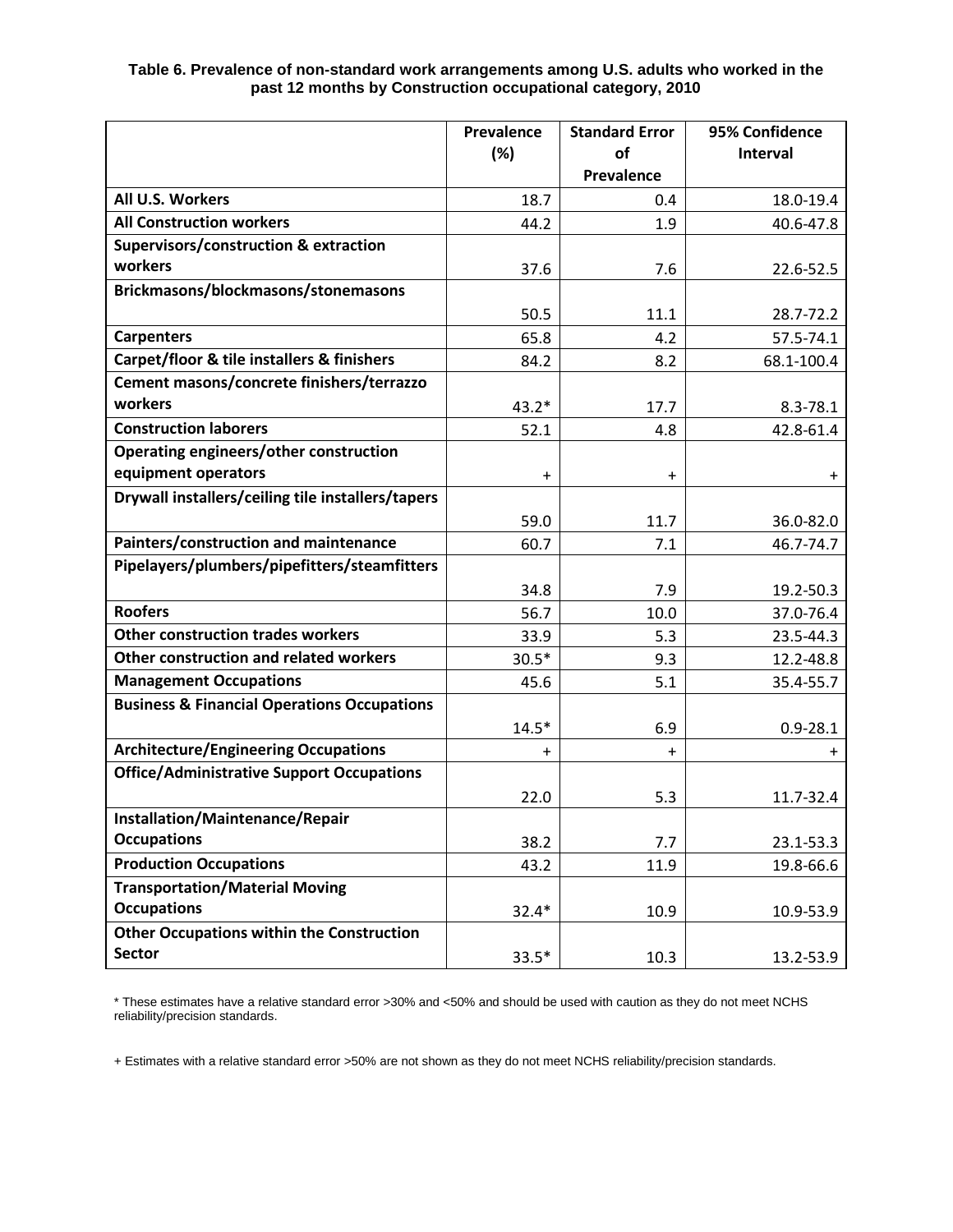## Figure 7. Prevalence of temporary employment among U.S. adults who worked in the past 12 months by Construction occupational category, 2010



NHIS Question: [Is your/was your] job temporary?

\* These estimates have a relative standard error >30% and <50% and should be used with caution

as they do not meet NCHS reliability/precision standards.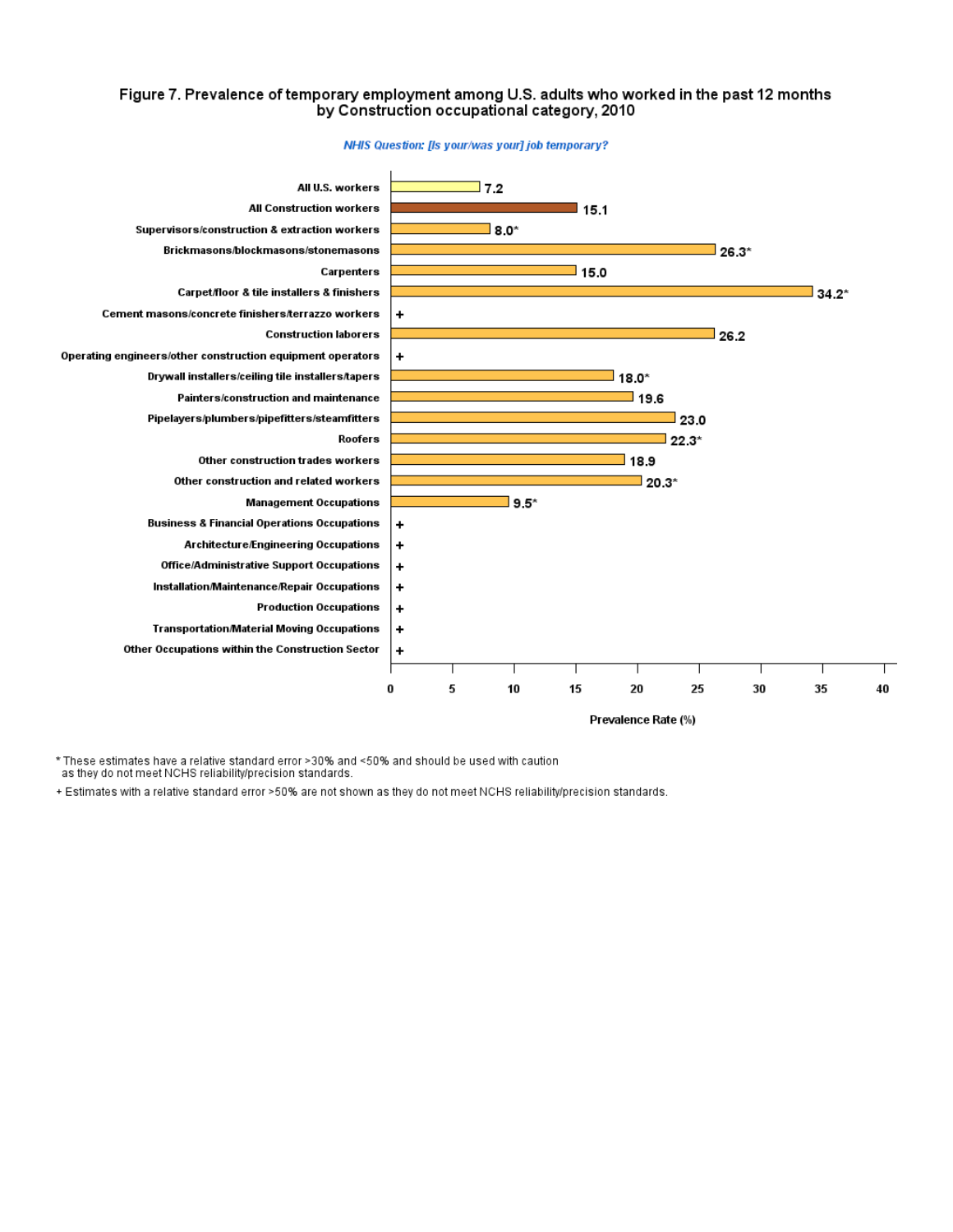|                                                        | Prevalence | <b>Standard Error</b> | 95% Confidence  |
|--------------------------------------------------------|------------|-----------------------|-----------------|
|                                                        | (%)        | of                    | <b>Interval</b> |
|                                                        |            | Prevalence            |                 |
| All U.S. Workers                                       | 7.2        | 0.3                   | $6.7 - 7.7$     |
| <b>All Construction workers</b>                        | 15.1       | 1.3                   | 12.6-17.7       |
| <b>Supervisors/construction &amp; extraction</b>       |            |                       |                 |
| workers                                                | $8.0*$     | 3.8                   | $0.6 - 15.4$    |
| Brickmasons/blockmasons/stonemasons                    |            |                       |                 |
|                                                        | $26.3*$    | 11.3                  | $4.0 - 48.6$    |
| <b>Carpenters</b>                                      | 15.0       | 3.0                   | $9.1 - 20.9$    |
| Carpet/floor & tile installers & finishers             | $34.2*$    | 15.9                  | $2.9 - 65.4$    |
| Cement masons/concrete finishers/terrazzo              |            |                       |                 |
| workers                                                | $\ddot{}$  | $\ddot{}$             |                 |
| <b>Construction laborers</b>                           | 26.2       | 4.4                   | 17.6-34.8       |
| <b>Operating engineers/other construction</b>          |            |                       |                 |
| equipment operators                                    | $\ddot{}$  | $\ddot{}$             | $\ddot{}$       |
| Drywall installers/ceiling tile installers/tapers      |            |                       |                 |
|                                                        | $18.0*$    | 7.1                   | $4.0 - 32.0$    |
| Painters/construction and maintenance                  | 19.6       | 4.8                   | 10.1-29.0       |
| Pipelayers/plumbers/pipefitters/steamfitters           |            |                       |                 |
|                                                        | 23.0       | 6.7                   | $9.8 - 36.1$    |
| <b>Roofers</b>                                         | $22.3*$    | 9.3                   | $3.9 - 40.6$    |
| <b>Other construction trades workers</b>               | 18.9       | 4.7                   | $9.5 - 28.2$    |
| Other construction and related workers                 | $20.3*$    | 7.3                   | $6.0 - 34.7$    |
| <b>Management Occupations</b>                          | $9.5*$     | 3.3                   | $3.0 - 16.1$    |
| <b>Business &amp; Financial Operations Occupations</b> |            |                       |                 |
|                                                        | $\ddot{}$  | $\pm$                 | $+$             |
| <b>Architecture/Engineering Occupations</b>            | $\ddot{}$  | $+$                   | $+$             |
| <b>Office/Administrative Support Occupations</b>       |            |                       |                 |
|                                                        | $\ddot{}$  | $\pm$                 | $^{+}$          |
| Installation/Maintenance/Repair                        |            |                       |                 |
| <b>Occupations</b>                                     | $\ddot{}$  | $\ddot{}$             | $+$             |
| <b>Production Occupations</b>                          | $+$        | $\ddot{}$             | $+$             |
| <b>Transportation/Material Moving</b>                  |            |                       |                 |
| <b>Occupations</b>                                     | $\ddot{}$  | $\ddot{}$             | $+$             |
| <b>Other Occupations within the Construction</b>       |            |                       |                 |
| <b>Sector</b>                                          | $\ddot{}$  | $\ddot{}$             | $+$             |

## **Table 7. Prevalence of temporary employment among U.S. adults who worked in the past 12 months by Construction occupational category, 2010**

\* These estimates have a relative standard error >30% and <50% and should be used with caution as they do not meet NCHS reliability/precision standards.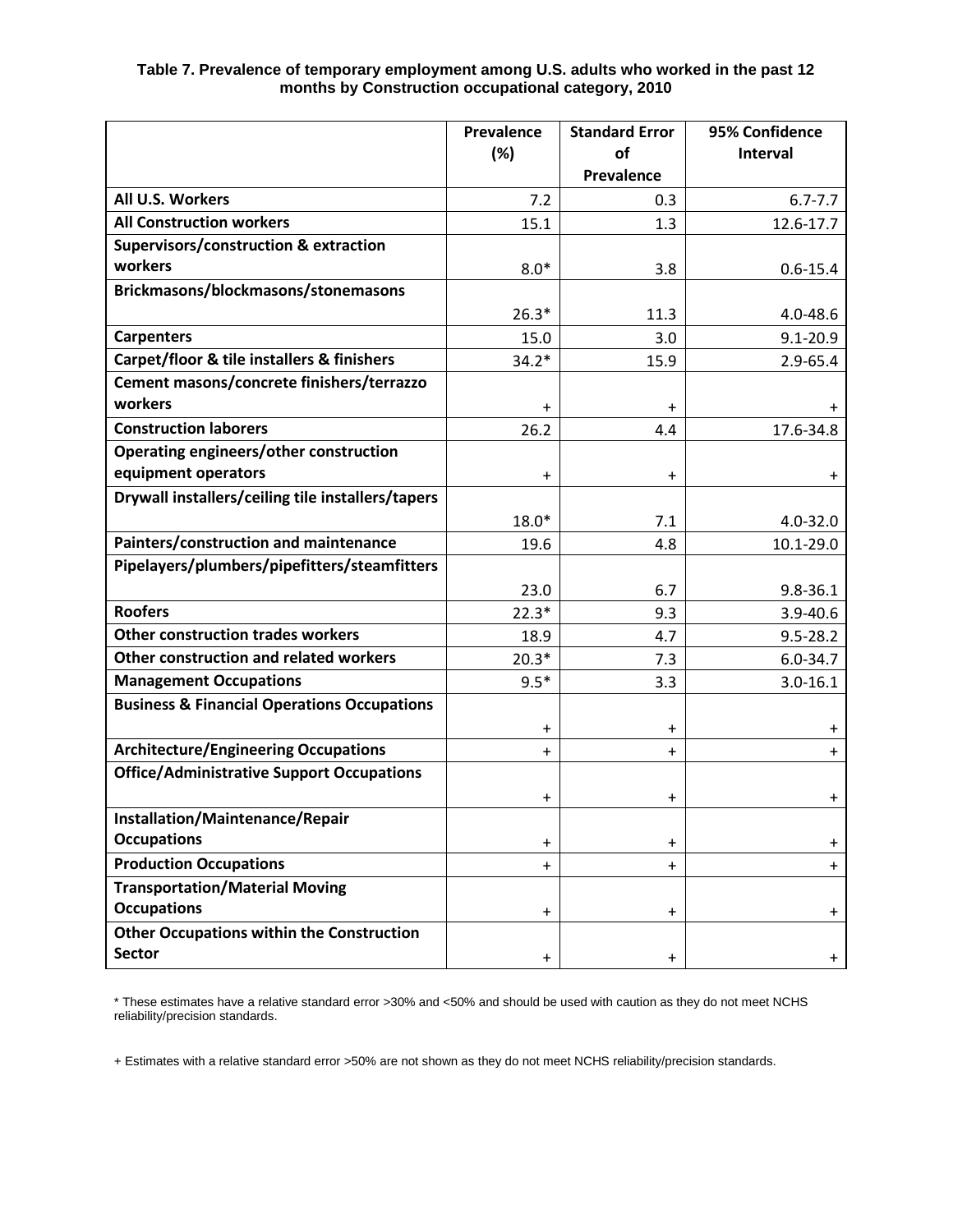## Figure 8. Prevalence of non-standard shifts among U.S. adults who worked in the past 12 months by Construction occupational category, 2010

NHIS Question: Which of the following best describes the hours you usually [work/worked]? when you will be concerned to the concerned of the standard shift; a regular night shift; a rotating shift;<br>(Non-standard shift = a regular evening shift; a regular night shift; a rotating shift;<br>or some other schedule not



\* These estimates have a relative standard error >30% and <50% and should be used with caution

as they do not meet NCHS reliability/precision standards.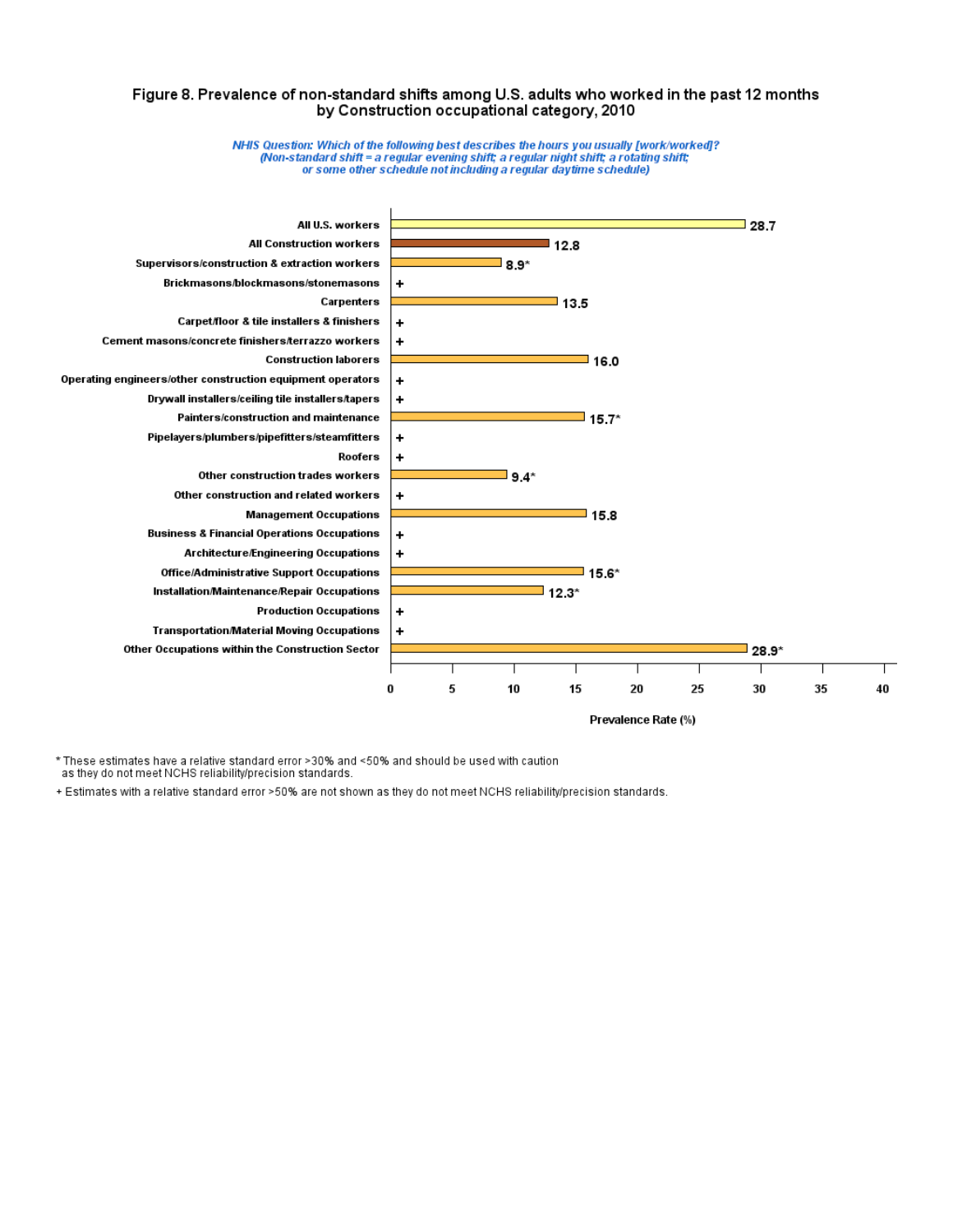## **Table 8. Prevalence of non-standard shifts among U.S. adults who worked in the past 12 months by Construction occupational category, 2010**

|                                                        | Prevalence | <b>Standard Error</b> | 95% Confidence |
|--------------------------------------------------------|------------|-----------------------|----------------|
|                                                        | (%)        | of                    | Interval       |
|                                                        |            | Prevalence            |                |
| All U.S. Workers                                       | 28.7       | 0.5                   | 27.8-29.7      |
| <b>All Construction workers</b>                        | 12.8       | 1.3                   | 10.4-15.3      |
| <b>Supervisors/construction &amp; extraction</b>       |            |                       |                |
| workers                                                | $8.9*$     | 4.0                   | $1.1 - 16.8$   |
| Brickmasons/blockmasons/stonemasons                    |            |                       |                |
|                                                        | $\ddot{}$  | $\ddot{}$             |                |
| <b>Carpenters</b>                                      | 13.5       | 2.7                   | $8.3 - 18.7$   |
| Carpet/floor & tile installers & finishers             | $\ddot{}$  | $\ddot{}$             | +              |
| Cement masons/concrete finishers/terrazzo              |            |                       |                |
| workers                                                | $\ddot{}$  | $\ddot{}$             |                |
| <b>Construction laborers</b>                           | 16.0       | 3.0                   | 10.0-22.0      |
| Operating engineers/other construction                 |            |                       |                |
| equipment operators                                    | $\ddot{}$  | $\pmb{+}$             | $\pm$          |
| Drywall installers/ceiling tile installers/tapers      |            |                       |                |
|                                                        | $\ddot{}$  | $\ddot{}$             |                |
| Painters/construction and maintenance                  | $15.7*$    | 5.4                   | $5.1 - 26.3$   |
| Pipelayers/plumbers/pipefitters/steamfitters           |            |                       |                |
|                                                        | $\ddot{}$  | $\pm$                 | $\pm$          |
| <b>Roofers</b>                                         | $+$        | $+$                   | $+$            |
| <b>Other construction trades workers</b>               | $9.4*$     | 3.1                   | $3.3 - 15.6$   |
| Other construction and related workers                 | $+$        | $\ddot{}$             | $\ddot{}$      |
| <b>Management Occupations</b>                          | 15.8       | 4.2                   | $7.6 - 24.0$   |
| <b>Business &amp; Financial Operations Occupations</b> |            |                       |                |
|                                                        | $\pmb{+}$  | +                     | $\pm$          |
| <b>Architecture/Engineering Occupations</b>            | $\ddot{}$  | $\ddot{}$             | $\ddot{}$      |
| <b>Office/Administrative Support Occupations</b>       |            |                       |                |
|                                                        | $15.6*$    | 5.1                   | $5.6 - 25.7$   |
| Installation/Maintenance/Repair                        |            |                       |                |
| <b>Occupations</b>                                     | $12.3*$    | 4.2                   | $4.1 - 20.5$   |
| <b>Production Occupations</b>                          | $\ddot{}$  | $\ddot{}$             | $\pm$          |
| <b>Transportation/Material Moving</b>                  |            |                       |                |
| <b>Occupations</b>                                     | $\ddot{}$  | $\ddot{}$             | $+$            |
| <b>Other Occupations within the Construction</b>       |            |                       |                |
| <b>Sector</b>                                          | $28.9*$    | 10.3                  | $8.7 - 49.1$   |

\* These estimates have a relative standard error >30% and <50% and should be used with caution as they do not meet NCHS reliability/precision standards.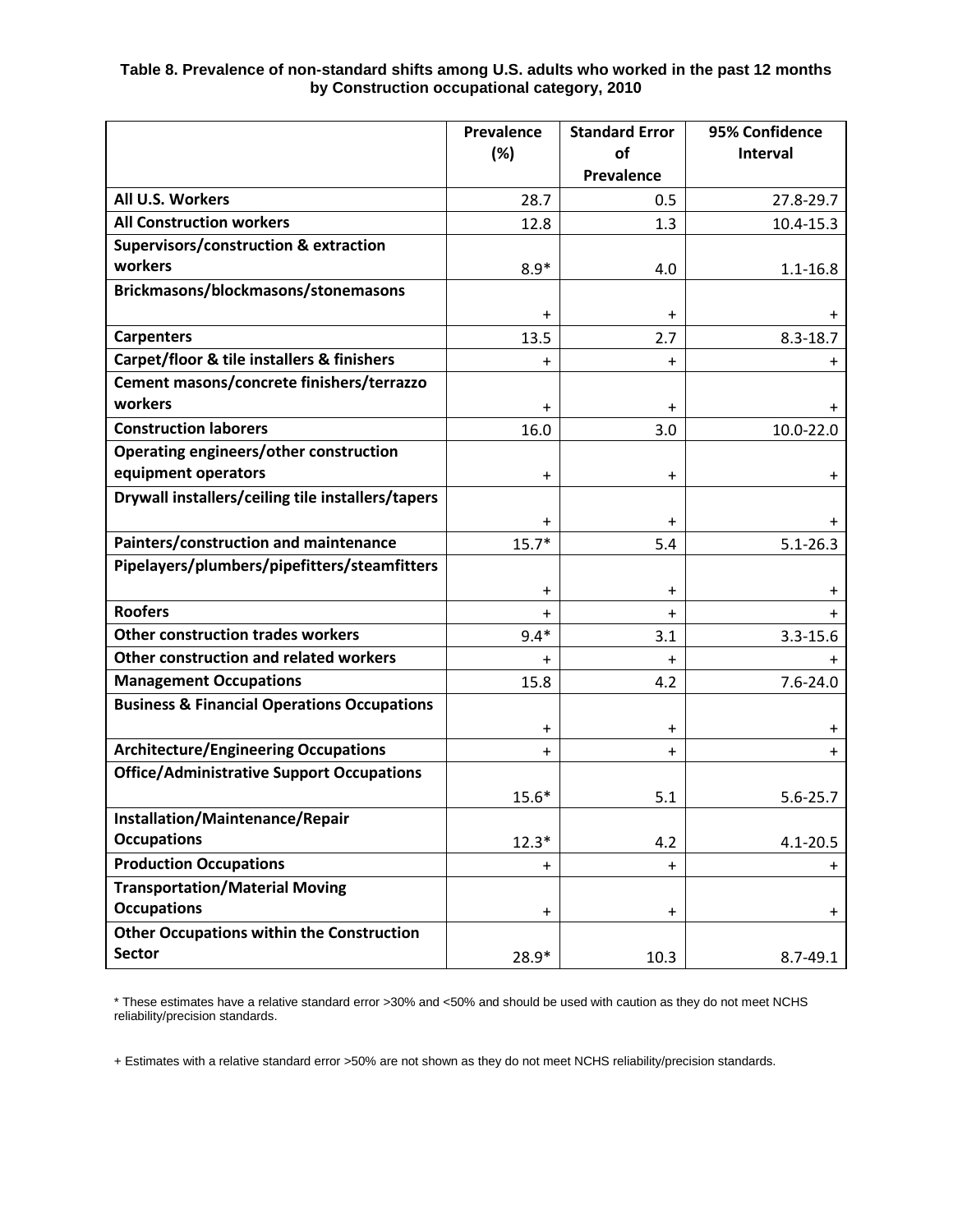## Figure 9. Prevalence of job insecurity among working U.S. adults by Construction occupational category, 2010

# NHIS Question: I [am/was] worried about becoming unemployed.<br>(Job insecurity = strongly agree or agree)



Prevalence Rate (%)

\* These estimates have a relative standard error >30% and <50% and should be used with caution as they do not meet NCHS reliability/precision standards.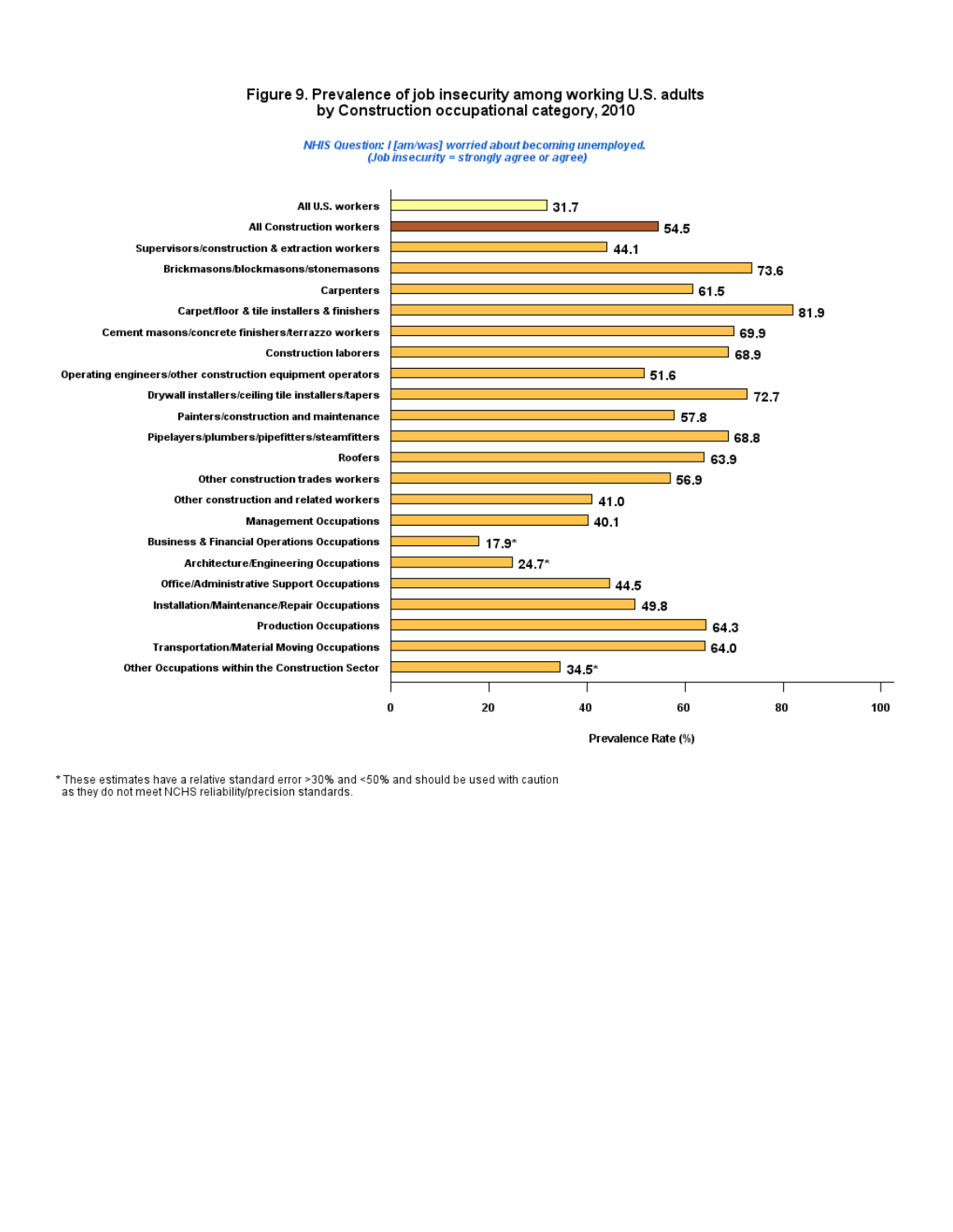## **Table 9. Prevalence of job insecurity among working U.S. adults by Construction occupational category, 2010**

|                                                        | Prevalence | <b>Standard Error</b> | 95% Confidence |
|--------------------------------------------------------|------------|-----------------------|----------------|
|                                                        | (%)        | of                    | Interval       |
|                                                        |            | Prevalence            |                |
| All U.S. Workers                                       | 31.7       | 0.5                   | 30.8-32.6      |
| <b>All Construction workers</b>                        | 54.5       | 1.9                   | 50.7-58.3      |
| Supervisors/construction & extraction                  |            |                       |                |
| workers                                                | 44.1       | 8.1                   | 28.2-60.0      |
| Brickmasons/blockmasons/stonemasons                    |            |                       |                |
|                                                        | 73.6       | 9.0                   | 55.9-91.4      |
| <b>Carpenters</b>                                      | 61.5       | 4.9                   | 51.7-71.2      |
| Carpet/floor & tile installers & finishers             | 81.9       | 11.2                  | 59.8-104.0     |
| Cement masons/concrete finishers/terrazzo              |            |                       |                |
| workers                                                | 69.9       | 15.7                  | 39.0-100.7     |
| <b>Construction laborers</b>                           | 68.9       | 5.4                   | 58.3-79.4      |
| <b>Operating engineers/other construction</b>          |            |                       |                |
| equipment operators                                    | 51.6       | 11.2                  | 29.6-73.7      |
| Drywall installers/ceiling tile installers/tapers      |            |                       |                |
|                                                        | 72.7       | 14.2                  | 44.7-100.7     |
| Painters/construction and maintenance                  | 57.8       | 7.5                   | 43.1-72.4      |
| Pipelayers/plumbers/pipefitters/steamfitters           |            |                       |                |
|                                                        | 68.8       | 8.0                   | 53.0-84.6      |
| <b>Roofers</b>                                         | 63.9       | 11.9                  | 40.5-87.4      |
| <b>Other construction trades workers</b>               | 56.9       | 7.0                   | 43.1-70.7      |
| Other construction and related workers                 | 41.0       | 11.3                  | 18.8-63.2      |
| <b>Management Occupations</b>                          | 40.1       | 5.3                   | 29.7-50.4      |
| <b>Business &amp; Financial Operations Occupations</b> |            |                       |                |
|                                                        | $17.9*$    | 8.2                   | $1.7 - 34.1$   |
| <b>Architecture/Engineering Occupations</b>            | $24.7*$    | 11.6                  | $1.8 - 47.6$   |
| <b>Office/Administrative Support Occupations</b>       |            |                       |                |
|                                                        | 44.5       | 6.7                   | 31.4-57.7      |
| Installation/Maintenance/Repair                        |            |                       |                |
| <b>Occupations</b>                                     | 49.8       | 8.6                   | 33.0-66.7      |
| <b>Production Occupations</b>                          | 64.3       | 12.9                  | 38.9-89.6      |
| <b>Transportation/Material Moving</b>                  |            |                       |                |
| <b>Occupations</b>                                     | 64.0       | 9.8                   | 44.7-83.3      |
| <b>Other Occupations within the Construction</b>       |            |                       |                |
| <b>Sector</b>                                          | $34.5*$    | 10.6                  | 13.6-55.4      |

\* These estimates have a relative standard error >30% and <50% and should be used with caution as they do not meet NCHS reliability/precision standards.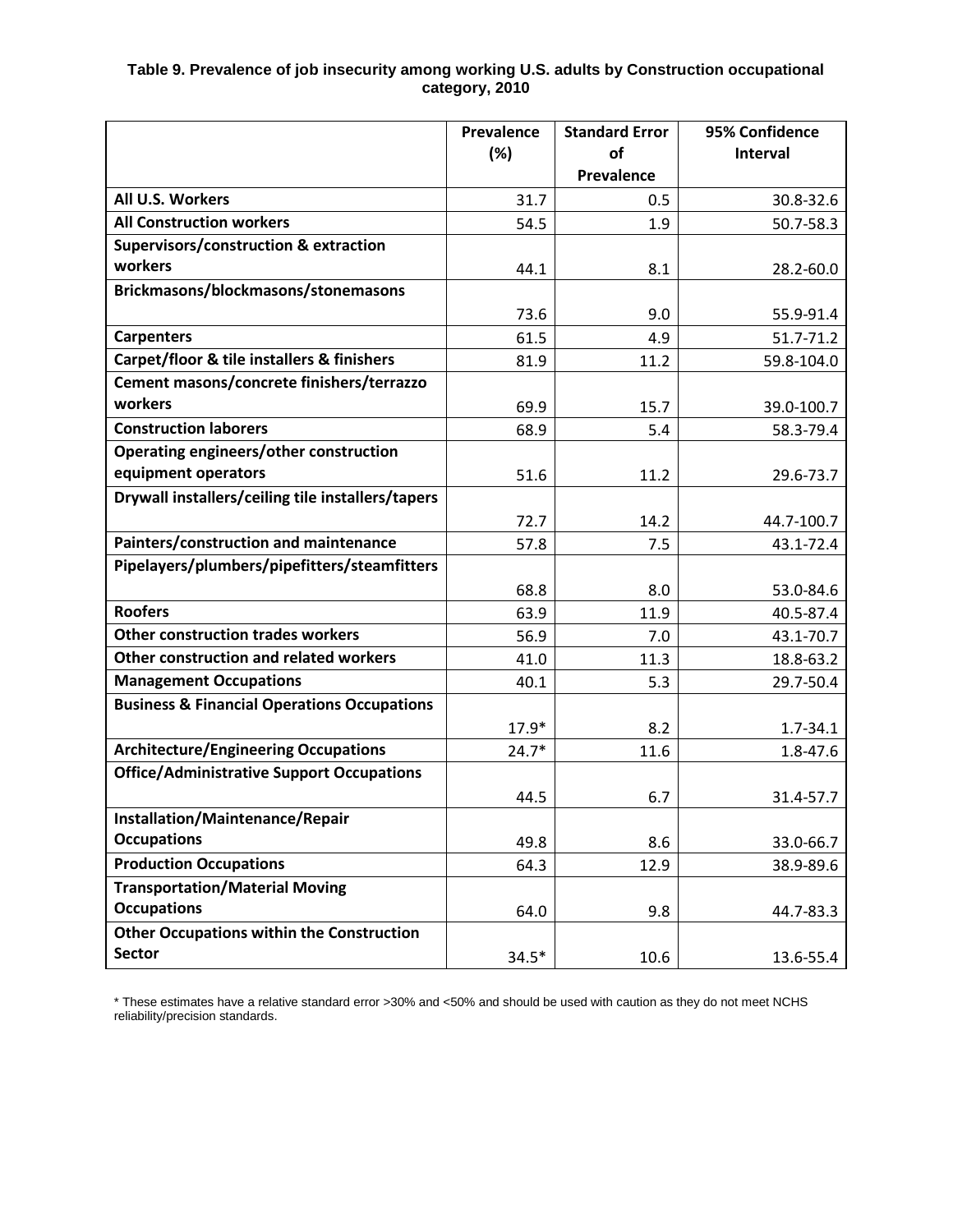#### Figure 10. Prevalence of work-family imbalance among working U.S. adults by Construction occupational category, 2010

NHIS Question: It [is/was] easy for me to combine work with family reponsibilities. (Work-family imbalance = disagree or strongly disagree)



\* These estimates have a relative standard error >30% and <50% and should be used with caution as they do not meet NCHS reliability/precision standards.

+ Estimates with a relative standard error >50% are not shown as they do not meet NCHS reliability/precision standards.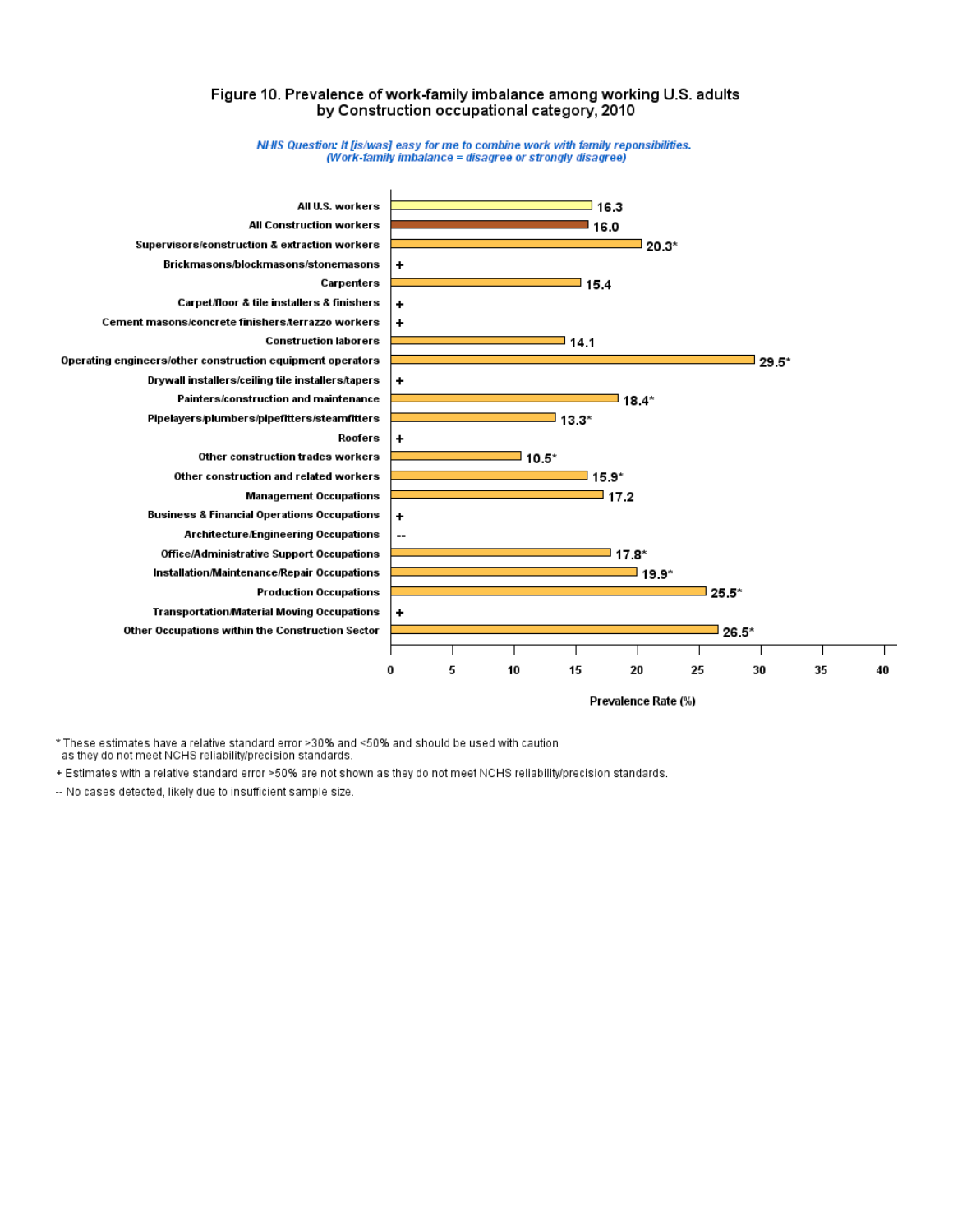## **Table 10. Prevalence of work-family imbalance among working U.S. adults by Construction occupational category, 2010**

|                                                        | Prevalence | <b>Standard Error</b> | 95% Confidence |
|--------------------------------------------------------|------------|-----------------------|----------------|
|                                                        | (%)        | <b>of</b>             | Interval       |
|                                                        |            | Prevalence            |                |
| All U.S. Workers                                       | 16.3       | 0.4                   | 15.6-17.1      |
| <b>All Construction workers</b>                        | 16.0       | 1.4                   | 13.4-18.7      |
| <b>Supervisors/construction &amp; extraction</b>       |            |                       |                |
| workers                                                | $20.3*$    | 6.8                   | $7.0 - 33.7$   |
| Brickmasons/blockmasons/stonemasons                    |            |                       |                |
|                                                        | $\ddot{}$  | $\ddot{}$             | +              |
| <b>Carpenters</b>                                      | 15.4       | 3.6                   | $8.4 - 22.5$   |
| Carpet/floor & tile installers & finishers             | $\ddot{}$  | $\ddot{}$             | +              |
| Cement masons/concrete finishers/terrazzo              |            |                       |                |
| workers                                                | $\pmb{+}$  | $\ddot{}$             | +              |
| <b>Construction laborers</b>                           | 14.1       | 3.8                   | $6.7 - 21.5$   |
| Operating engineers/other construction                 |            |                       |                |
| equipment operators                                    | $29.5*$    | 10.0                  | $9.8 - 49.1$   |
| Drywall installers/ceiling tile installers/tapers      |            |                       |                |
|                                                        | +          | $\ddot{}$             |                |
| Painters/construction and maintenance                  | $18.4*$    | 6.3                   | 5.9-30.9       |
| Pipelayers/plumbers/pipefitters/steamfitters           |            |                       |                |
|                                                        | $13.3*$    | 5.0                   | $3.5 - 23.1$   |
| <b>Roofers</b>                                         | $\ddot{}$  | $+$                   |                |
| <b>Other construction trades workers</b>               | $10.5*$    | 3.7                   | $3.2 - 17.8$   |
| Other construction and related workers                 | $15.9*$    | 7.1                   | $2.0 - 29.8$   |
| <b>Management Occupations</b>                          | 17.2       | 4.2                   | $9.0 - 25.4$   |
| <b>Business &amp; Financial Operations Occupations</b> |            |                       |                |
|                                                        | +          | +                     | +              |
| <b>Architecture/Engineering Occupations</b>            | --         | $-$                   |                |
| <b>Office/Administrative Support Occupations</b>       |            |                       |                |
|                                                        | $17.8*$    | 6.0                   | $6.1 - 29.5$   |
| Installation/Maintenance/Repair                        |            |                       |                |
| <b>Occupations</b>                                     | $19.9*$    | 6.4                   | $7.4 - 32.5$   |
| <b>Production Occupations</b>                          | $25.5*$    | 10.7                  | 4.5-46.5       |
| <b>Transportation/Material Moving</b>                  |            |                       |                |
| <b>Occupations</b>                                     | $\ddot{}$  | $\ddot{}$             | $\ddot{}$      |
| <b>Other Occupations within the Construction</b>       |            |                       |                |
| <b>Sector</b>                                          | $26.5*$    | 12.4                  | $2.0 - 50.9$   |

\* These estimates have a relative standard error >30% and <50% and should be used with caution as they do not meet NCHS reliability/precision standards.

+ Estimates with a relative standard error >50% are not shown as they do not meet NCHS reliability/precision standards.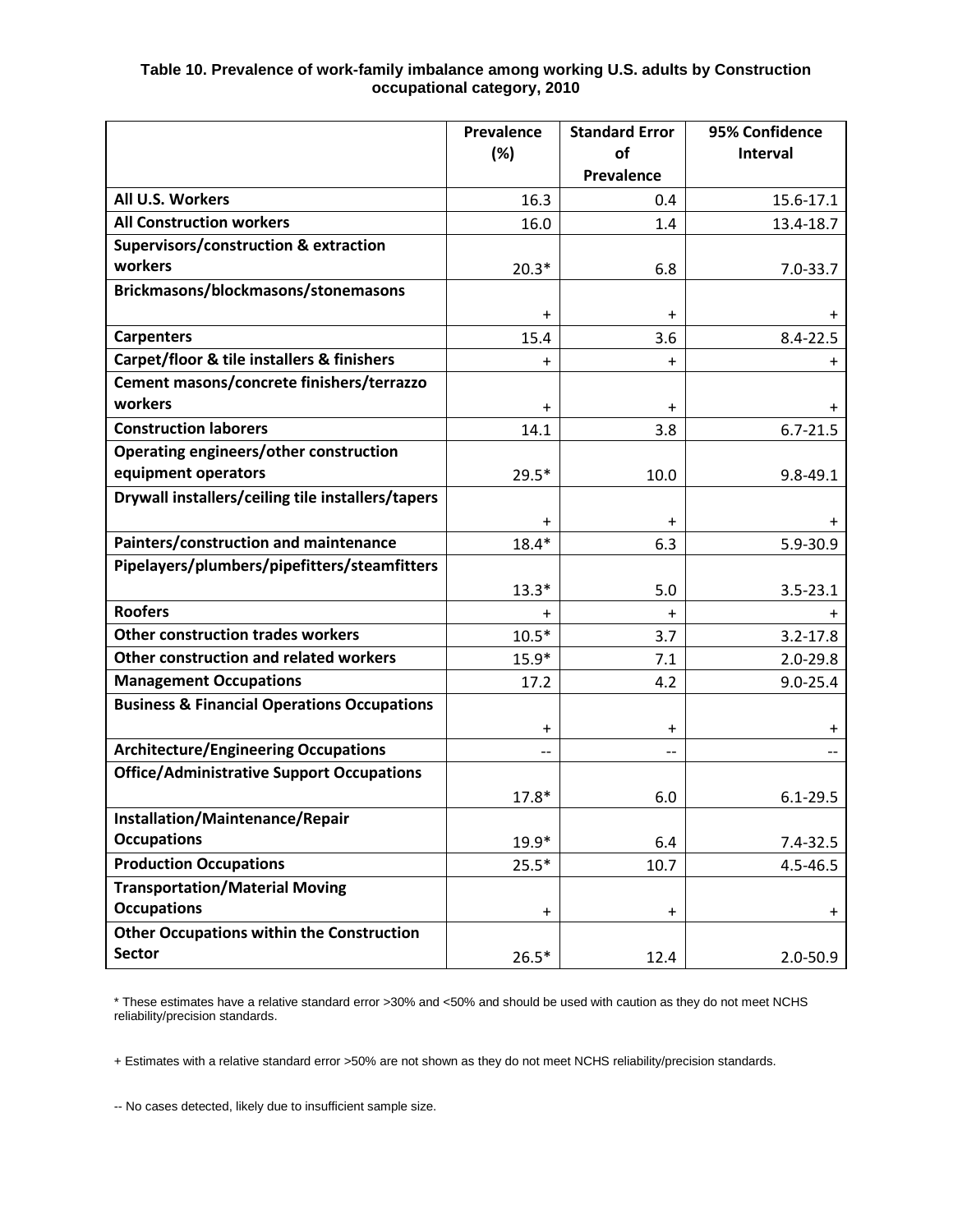### Figure 11. Prevalence of hostile work environments among U.S. adults who worked in the past 12 months by Construction occupational category, 2010





\* These estimates have a relative standard error >30% and <50% and should be used with caution as they do not meet NCHS reliability/precision standards.

+ Estimates with a relative standard error >50% are not shown as they do not meet NCHS reliability/precision standards.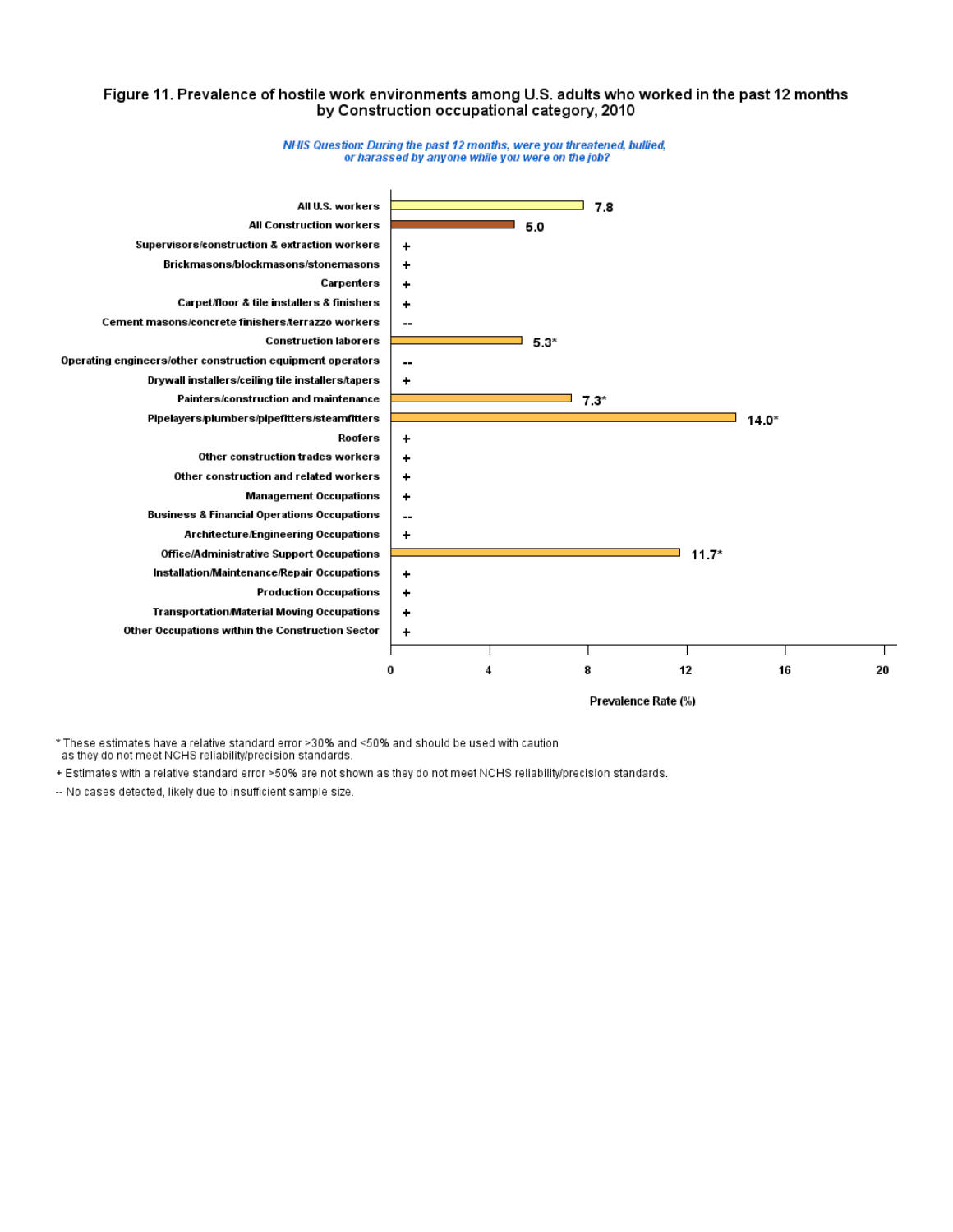|                                                        | Prevalence               | <b>Standard Error</b> | 95% Confidence  |
|--------------------------------------------------------|--------------------------|-----------------------|-----------------|
|                                                        | (%)                      | of                    | <b>Interval</b> |
|                                                        |                          | Prevalence            |                 |
| All U.S. Workers                                       | 7.8                      | 0.3                   | $7.3 - 8.4$     |
| <b>All Construction workers</b>                        | 5.0                      | 0.8                   | $3.6 - 6.5$     |
| <b>Supervisors/construction &amp; extraction</b>       |                          |                       |                 |
| workers                                                | $\ddot{}$                | $\ddot{}$             | $^{+}$          |
| Brickmasons/blockmasons/stonemasons                    |                          |                       |                 |
|                                                        | $\pmb{+}$                | $\ddot{}$             | $\pm$           |
| <b>Carpenters</b>                                      | $\ddot{}$                | $\ddot{}$             | $\pm$           |
| Carpet/floor & tile installers & finishers             | $\pmb{+}$                | $\ddot{}$             | $\ddot{}$       |
| Cement masons/concrete finishers/terrazzo              |                          |                       |                 |
| workers                                                | --                       | --                    |                 |
| <b>Construction laborers</b>                           | $5.3*$                   | 2.4                   | $0.6 - 9.9$     |
| Operating engineers/other construction                 |                          |                       |                 |
| equipment operators                                    | $-$                      | --                    |                 |
| Drywall installers/ceiling tile installers/tapers      |                          |                       |                 |
|                                                        | +                        | $\ddot{}$             | +               |
| Painters/construction and maintenance                  | $7.3*$                   | 2.6                   | $2.2 - 12.5$    |
| Pipelayers/plumbers/pipefitters/steamfitters           |                          |                       |                 |
|                                                        | $14.0*$                  | 6.7                   | $1.0 - 27.1$    |
| <b>Roofers</b>                                         | $\ddot{}$                | $\ddot{}$             | +               |
| <b>Other construction trades workers</b>               | $\ddot{}$                | $\ddot{}$             | $\ddot{}$       |
| Other construction and related workers                 | $\pmb{+}$                | $\ddot{}$             | $\pm$           |
| <b>Management Occupations</b>                          | $\ddot{}$                | +                     | $\pm$           |
| <b>Business &amp; Financial Operations Occupations</b> |                          |                       |                 |
|                                                        | $\overline{\phantom{a}}$ | --                    |                 |
| <b>Architecture/Engineering Occupations</b>            | $\ddot{}$                | $+$                   | $\ddot{}$       |
| <b>Office/Administrative Support Occupations</b>       |                          |                       |                 |
|                                                        | $11.7*$                  | 4.9                   | $2.0 - 21.4$    |
| Installation/Maintenance/Repair                        |                          |                       |                 |
| <b>Occupations</b>                                     | $\ddot{}$                | $\ddot{}$             | $\pm$           |
| <b>Production Occupations</b>                          | $\ddot{}$                | $+$                   | $+$             |
| <b>Transportation/Material Moving</b>                  |                          |                       |                 |
| <b>Occupations</b>                                     | $\ddot{}$                | $\ddot{}$             | $+$             |
| <b>Other Occupations within the Construction</b>       |                          |                       |                 |
| <b>Sector</b>                                          | $\ddot{}$                | $\ddot{}$             | $+$             |

## **Table 11. Prevalence of hostile work environments among U.S. adults who worked in the past 12 months by Construction occupational category, 2010**

\* These estimates have a relative standard error >30% and <50% and should be used with caution as they do not meet NCHS reliability/precision standards.

+ Estimates with a relative standard error >50% are not shown as they do not meet NCHS reliability/precision standards.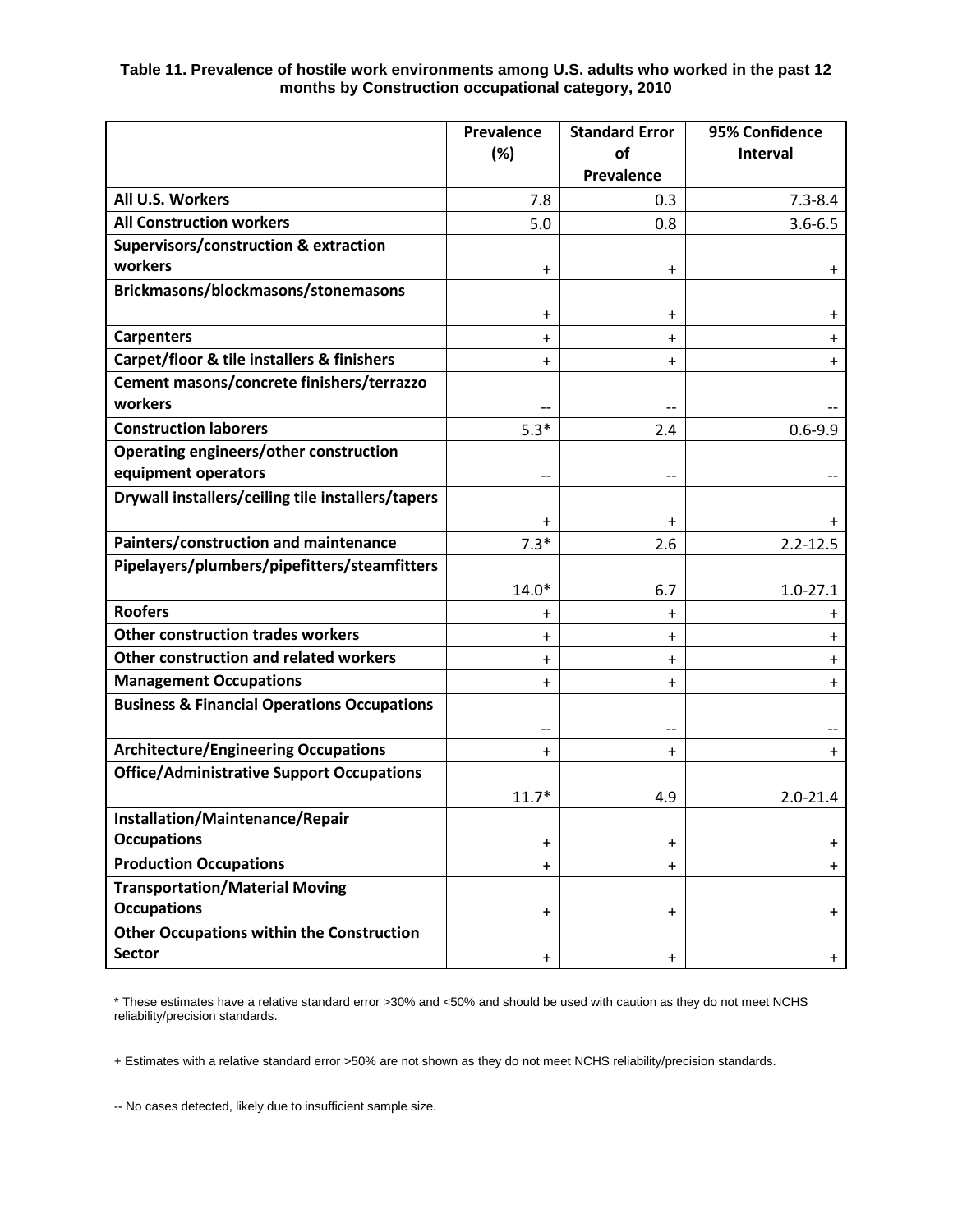#### Figure 12. Prevalence of exposure to potential skin hazards at work among U.S. adults who worked in the past 12 months by Construction occupational category, 2010





\* These estimates have a relative standard error >30% and <50% and should be used with caution

as they do not meet NCHS reliability/precision standards.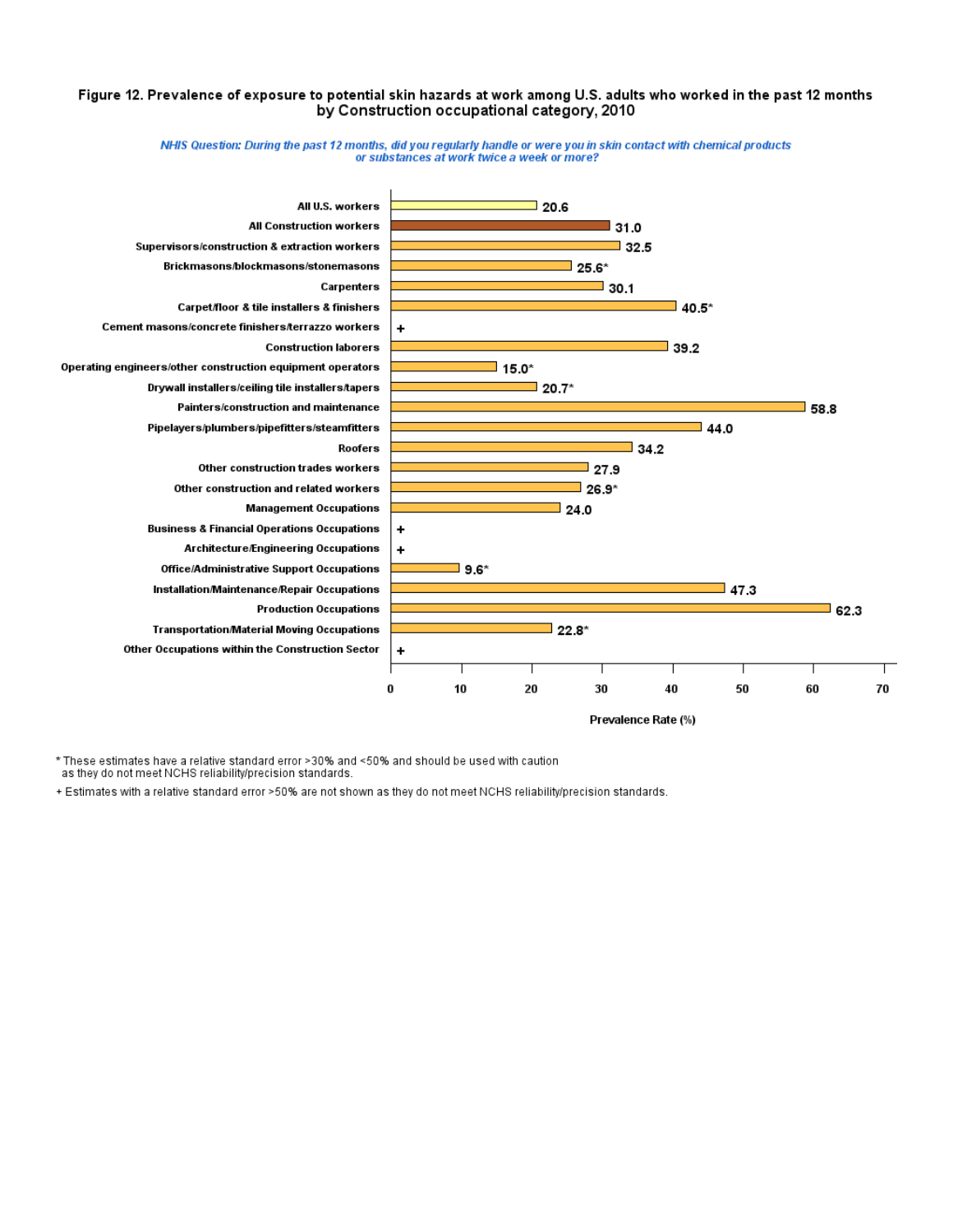|                                                        | Prevalence | <b>Standard Error</b> | 95% Confidence  |
|--------------------------------------------------------|------------|-----------------------|-----------------|
|                                                        | (%)        | of                    | <b>Interval</b> |
|                                                        |            | Prevalence            |                 |
| All U.S. Workers                                       | 20.6       | 0.4                   | 19.8-21.3       |
| <b>All Construction workers</b>                        | 31.0       | 1.7                   | 27.7-34.3       |
| <b>Supervisors/construction &amp; extraction</b>       |            |                       |                 |
| workers                                                | 32.5       | 7.3                   | 18.3-46.8       |
| Brickmasons/blockmasons/stonemasons                    |            |                       |                 |
|                                                        | $25.6*$    | 9.2                   | $7.4 - 43.7$    |
| <b>Carpenters</b>                                      | 30.1       | 4.4                   | 21.4-38.9       |
| Carpet/floor & tile installers & finishers             | $40.5*$    | 14.6                  | 11.8-69.2       |
| Cement masons/concrete finishers/terrazzo              |            |                       |                 |
| workers                                                | $\ddot{}$  | $\ddot{}$             |                 |
| <b>Construction laborers</b>                           | 39.2       | 5.2                   | 29.1-49.4       |
| Operating engineers/other construction                 |            |                       |                 |
| equipment operators                                    | $15.0*$    | 6.4                   | $2.4 - 27.5$    |
| Drywall installers/ceiling tile installers/tapers      |            |                       |                 |
|                                                        | $20.7*$    | 9.8                   | $1.4 - 40.1$    |
| Painters/construction and maintenance                  | 58.8       | 7.3                   | 44.4-73.2       |
| Pipelayers/plumbers/pipefitters/steamfitters           |            |                       |                 |
|                                                        | 44.0       | 8.3                   | 27.6-60.3       |
| <b>Roofers</b>                                         | 34.2       | 9.9                   | 14.8-53.6       |
| <b>Other construction trades workers</b>               | 27.9       | 5.0                   | 18.1-37.7       |
| Other construction and related workers                 | $26.9*$    | 9.0                   | $9.2 - 44.7$    |
| <b>Management Occupations</b>                          | 24.0       | 4.4                   | 15.4-32.7       |
| <b>Business &amp; Financial Operations Occupations</b> |            |                       |                 |
|                                                        | $\ddot{}$  | $\pmb{+}$             | $+$             |
| <b>Architecture/Engineering Occupations</b>            | $\ddot{}$  | $\ddot{}$             | $+$             |
| <b>Office/Administrative Support Occupations</b>       |            |                       |                 |
|                                                        | $9.6*$     | 4.4                   | $1.0 - 18.2$    |
| Installation/Maintenance/Repair                        |            |                       |                 |
| <b>Occupations</b>                                     | 47.3       | 8.1                   | 31.4-63.2       |
| <b>Production Occupations</b>                          | 62.3       | 11.8                  | 39.0-85.6       |
| <b>Transportation/Material Moving</b>                  |            |                       |                 |
| <b>Occupations</b>                                     | $22.8*$    | 8.6                   | 5.9-39.8        |
| <b>Other Occupations within the Construction</b>       |            |                       |                 |
| <b>Sector</b>                                          | $\ddot{}$  | $\ddot{}$             | $+$             |

## **Table 12. Prevalence of exposure to potential skin hazards at work among U.S. adults who worked in the past 12 months by Construction occupational category, 2010**

\* These estimates have a relative standard error >30% and <50% and should be used with caution as they do not meet NCHS reliability/precision standards.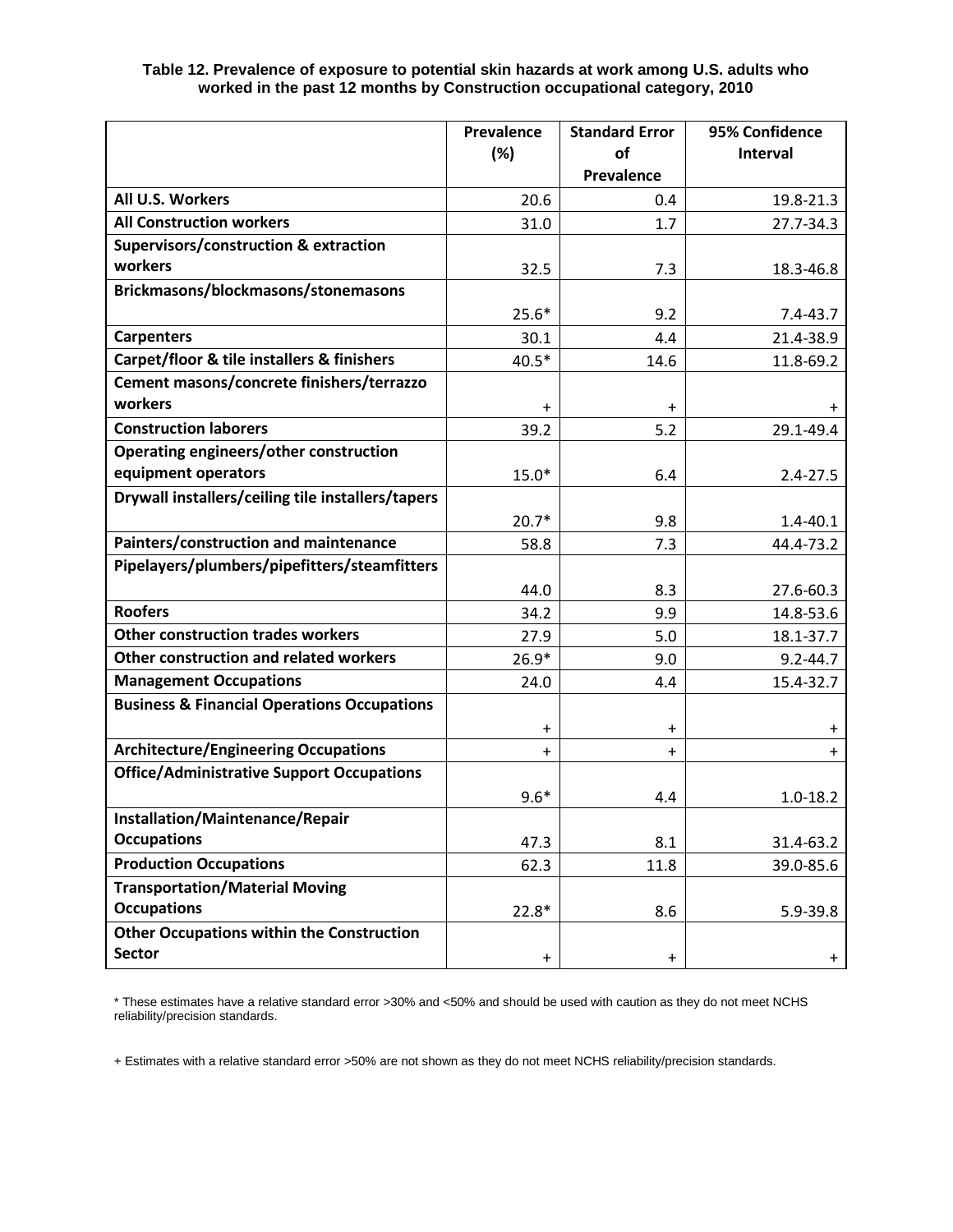## Figure 13. Prevalence of exposure to outdoor work among U.S. adults who worked in the past 12 months by Construction occupational category, 2010



NHIS Question: During the past 12 months, did you regularly work outdoors twice a week or more?

Prevalence Rate (%)

\* These estimates have a relative standard error >30% and <50% and should be used with caution as they do not meet NCHS reliability/precision standards.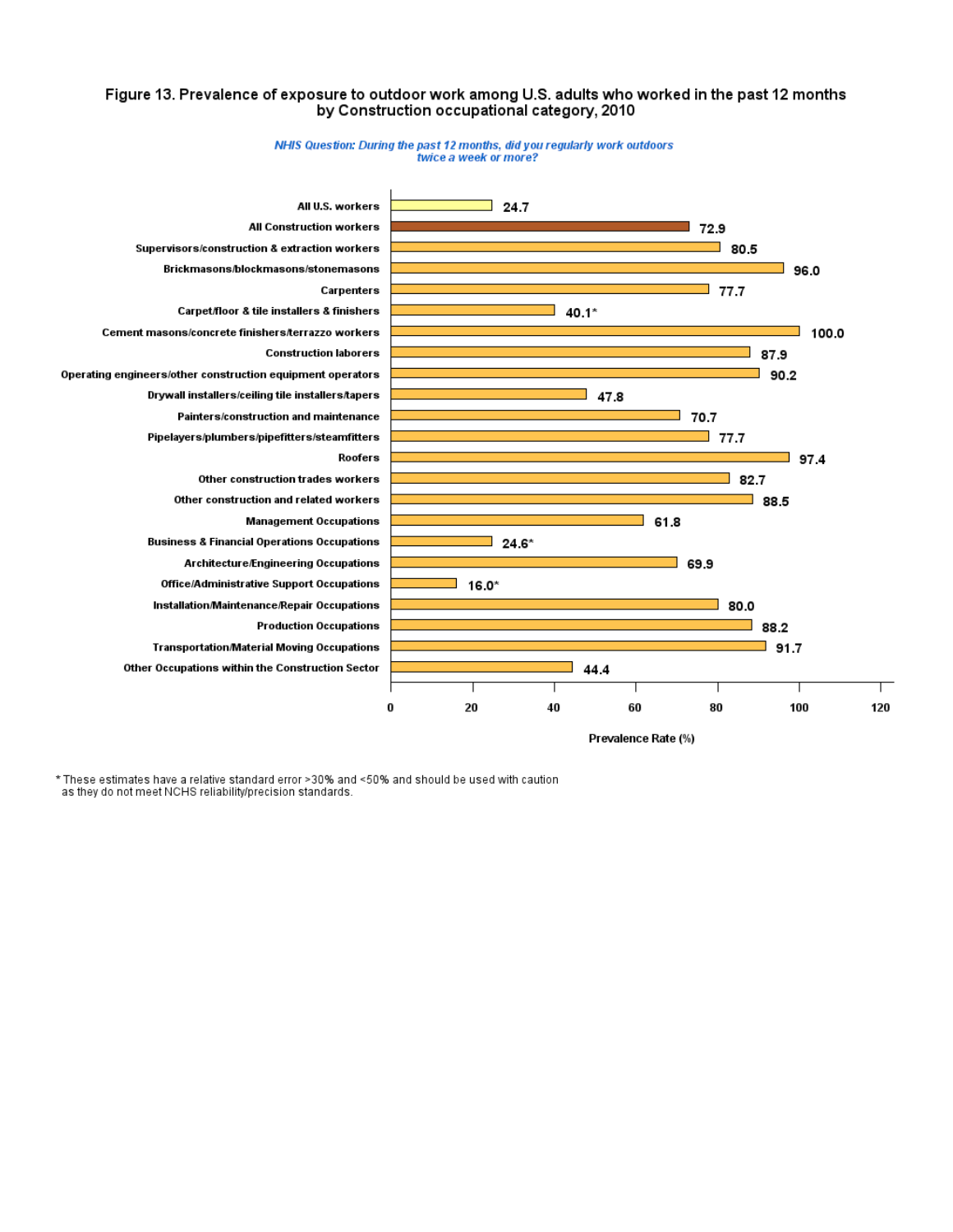| Table 13. Prevalence of exposure to outdoor work among U.S. adults who worked in the past 12 |  |
|----------------------------------------------------------------------------------------------|--|
| months by Construction occupational category, 2010                                           |  |

|                                                        | Prevalence | <b>Standard Error</b> | 95% Confidence |
|--------------------------------------------------------|------------|-----------------------|----------------|
|                                                        | (%)        | of                    | Interval       |
|                                                        |            | Prevalence            |                |
| All U.S. Workers                                       | 24.7       | 0.4                   | 23.8-25.6      |
| <b>All Construction workers</b>                        | 72.9       | 1.7                   | 69.6-76.2      |
| <b>Supervisors/construction &amp; extraction</b>       |            |                       |                |
| workers                                                | 80.5       | 6.8                   | 67.2-93.9      |
| Brickmasons/blockmasons/stonemasons                    |            |                       |                |
|                                                        | 96.0       | 3.3                   | 89.4-102.6     |
| <b>Carpenters</b>                                      | 77.7       | 4.2                   | 69.5-85.9      |
| Carpet/floor & tile installers & finishers             | $40.1*$    | 14.5                  | 11.6-68.6      |
| Cement masons/concrete finishers/terrazzo              |            |                       |                |
| workers                                                | 100.0      | 0.0                   | 100.0-100.0    |
| <b>Construction laborers</b>                           | 87.9       | 3.4                   | 81.4-94.5      |
| Operating engineers/other construction                 |            |                       |                |
| equipment operators                                    | 90.2       | 5.6                   | 79.3-101.2     |
| Drywall installers/ceiling tile installers/tapers      |            |                       |                |
|                                                        | 47.8       | 12.8                  | 22.5-73.0      |
| Painters/construction and maintenance                  | 70.7       | 7.0                   | 57.0-84.5      |
| Pipelayers/plumbers/pipefitters/steamfitters           |            |                       |                |
|                                                        | 77.7       | 7.0                   | 63.8-91.6      |
| <b>Roofers</b>                                         | 97.4       | 2.6                   | 92.4-102.5     |
| <b>Other construction trades workers</b>               | 82.7       | 5.3                   | 72.3-93.1      |
| Other construction and related workers                 | 88.5       | 5.8                   | 77.1-100.0     |
| <b>Management Occupations</b>                          | 61.8       | 5.6                   | 50.7-72.8      |
| <b>Business &amp; Financial Operations Occupations</b> |            |                       |                |
|                                                        | $24.6*$    | 8.7                   | $7.5 - 41.6$   |
| <b>Architecture/Engineering Occupations</b>            | 69.9       | 11.6                  | 47.0-92.8      |
| <b>Office/Administrative Support Occupations</b>       |            |                       |                |
|                                                        | $16.0*$    | 5.0                   | $6.2 - 25.9$   |
| Installation/Maintenance/Repair                        |            |                       |                |
| <b>Occupations</b>                                     | 80.0       | 6.8                   | 66.7-93.3      |
| <b>Production Occupations</b>                          | 88.2       | 8.1                   | 72.3-104.1     |
| <b>Transportation/Material Moving</b>                  |            |                       |                |
| <b>Occupations</b>                                     | 91.7       | 5.7                   | 80.5-102.9     |
| <b>Other Occupations within the Construction</b>       |            |                       |                |
| <b>Sector</b>                                          | 44.4       | 11.3                  | 22.2-66.7      |

\* These estimates have a relative standard error >30% and <50% and should be used with caution as they do not meet NCHS reliability/precision standards.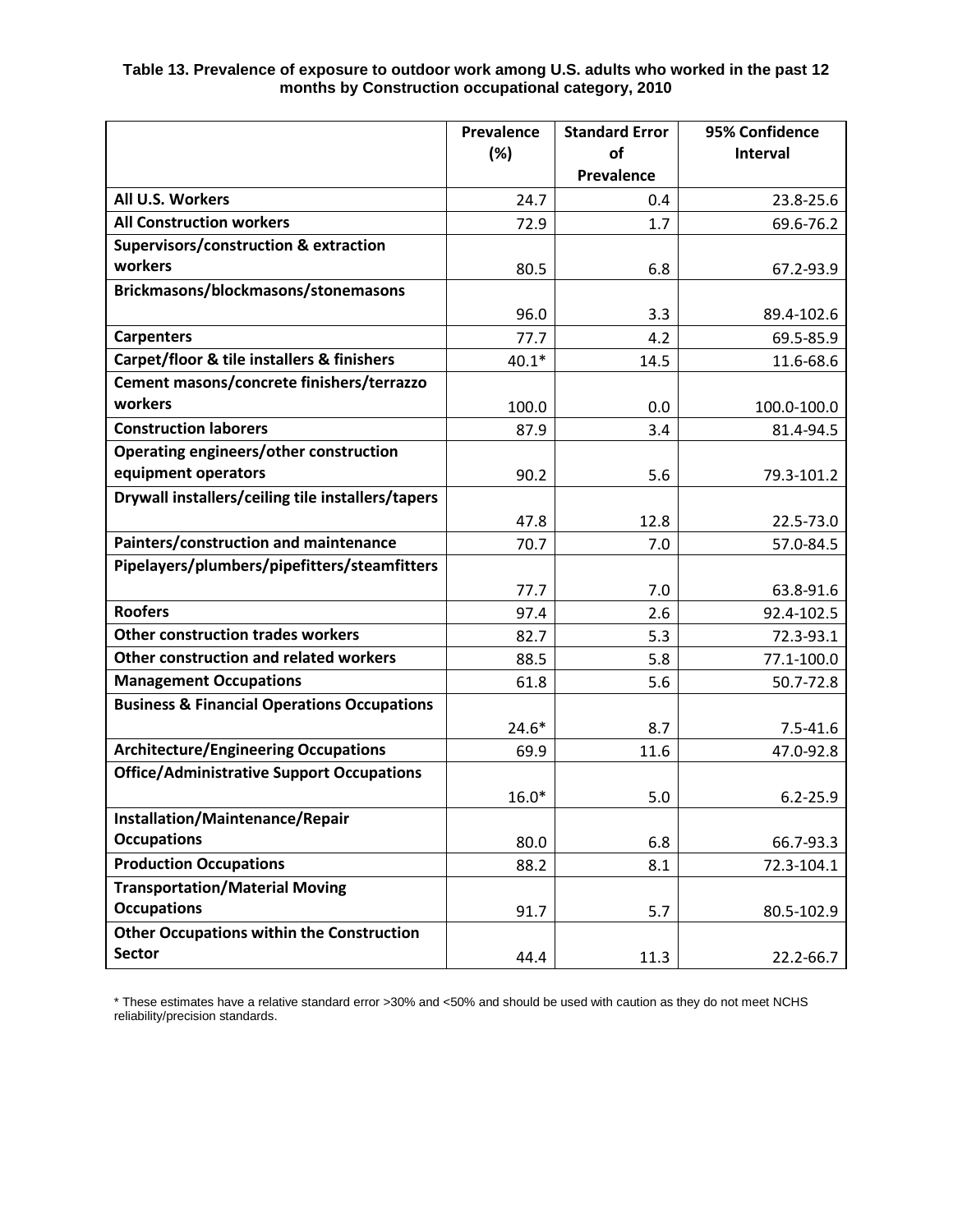#### Figure 14. Prevalence of exposure to vapors, gas, dust, or fumes among U.S. adults who worked in the past 12 months by Construction occupational category, 2010





\* These estimates have a relative standard error >30% and <50% and should be used with caution

as they do not meet NCHS reliability/precision standards.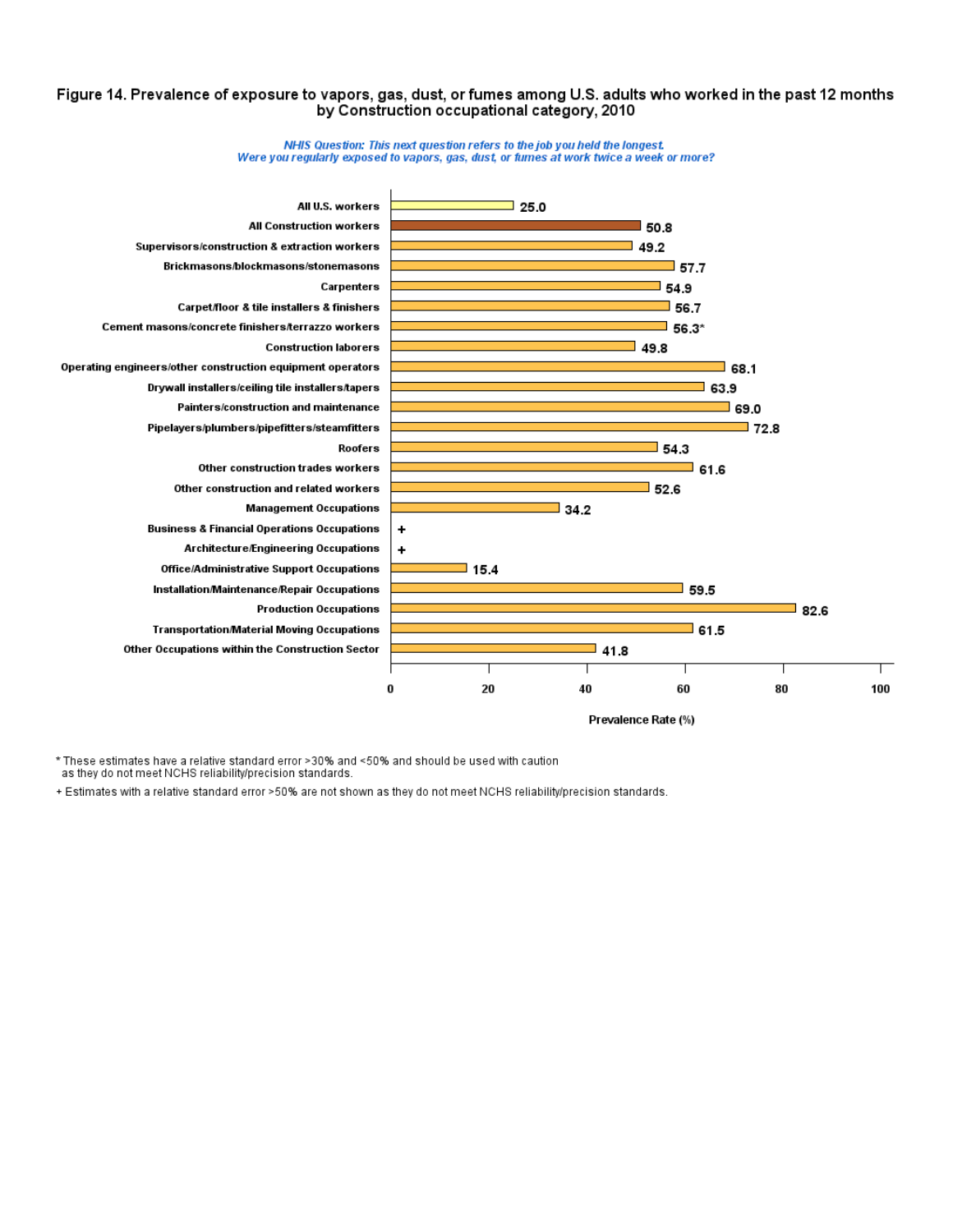| Table 14. Prevalence of exposure to vapors, gas, dust, or fumes among U.S. adults who worked in |  |
|-------------------------------------------------------------------------------------------------|--|
| the past 12 months by Construction occupational category, 2010                                  |  |

|                                                        | <b>Prevalence</b> | <b>Standard Error</b> | 95% Confidence |
|--------------------------------------------------------|-------------------|-----------------------|----------------|
|                                                        | (%)               | of                    | Interval       |
|                                                        |                   | <b>Prevalence</b>     |                |
| All U.S. Workers                                       | 25.0              | 0.4                   | 24.2-25.8      |
| <b>All Construction workers</b>                        | 50.8              | 1.8                   | 47.3-54.4      |
| <b>Supervisors/construction &amp; extraction</b>       |                   |                       |                |
| workers                                                | 49.2              | 7.1                   | 35.1-63.2      |
| Brickmasons/blockmasons/stonemasons                    |                   |                       |                |
|                                                        | 57.7              | 11.0                  | 36.1-79.4      |
| <b>Carpenters</b>                                      | 54.9              | 4.5                   | 46.0-63.7      |
| Carpet/floor & tile installers & finishers             | 56.7              | 13.2                  | 30.7-82.7      |
| Cement masons/concrete finishers/terrazzo              |                   |                       |                |
| workers                                                | $56.3*$           | 17.0                  | 22.9-89.8      |
| <b>Construction laborers</b>                           | 49.8              | 5.0                   | 40.0-59.7      |
| <b>Operating engineers/other construction</b>          |                   |                       |                |
| equipment operators                                    | 68.1              | 10.6                  | 47.3-88.9      |
| Drywall installers/ceiling tile installers/tapers      |                   |                       |                |
|                                                        | 63.9              | 12.4                  | 39.6-88.3      |
| Painters/construction and maintenance                  | 69.0              | 7.0                   | 55.2-82.7      |
| Pipelayers/plumbers/pipefitters/steamfitters           |                   |                       |                |
|                                                        | 72.8              | 8.0                   | 57.2-88.5      |
| <b>Roofers</b>                                         | 54.3              | 10.4                  | 33.8-74.8      |
| <b>Other construction trades workers</b>               | 61.6              | 6.4                   | 49.1-74.2      |
| Other construction and related workers                 | 52.6              | 9.5                   | 34.0-71.3      |
| <b>Management Occupations</b>                          | 34.2              | 5.2                   | 24.0-44.4      |
| <b>Business &amp; Financial Operations Occupations</b> |                   |                       |                |
|                                                        | $\ddot{}$         | $\ddot{}$             | $\ddot{}$      |
| <b>Architecture/Engineering Occupations</b>            | $\ddot{}$         | $\ddot{}$             | $\ddot{}$      |
| <b>Office/Administrative Support Occupations</b>       |                   |                       |                |
|                                                        | 15.4              | 4.6                   | $6.4 - 24.3$   |
| Installation/Maintenance/Repair                        |                   |                       |                |
| <b>Occupations</b>                                     | 59.5              | 8.7                   | 42.4-76.7      |
| <b>Production Occupations</b>                          | 82.6              | 8.9                   | 65.2-100.0     |
| <b>Transportation/Material Moving</b>                  |                   |                       |                |
| <b>Occupations</b>                                     | 61.5              | 10.8                  | 40.2-82.8      |
| <b>Other Occupations within the Construction</b>       |                   |                       |                |
| <b>Sector</b>                                          | 41.8              | 9.1                   | 24.0-59.6      |

\* These estimates have a relative standard error >30% and <50% and should be used with caution as they do not meet NCHS reliability/precision standards.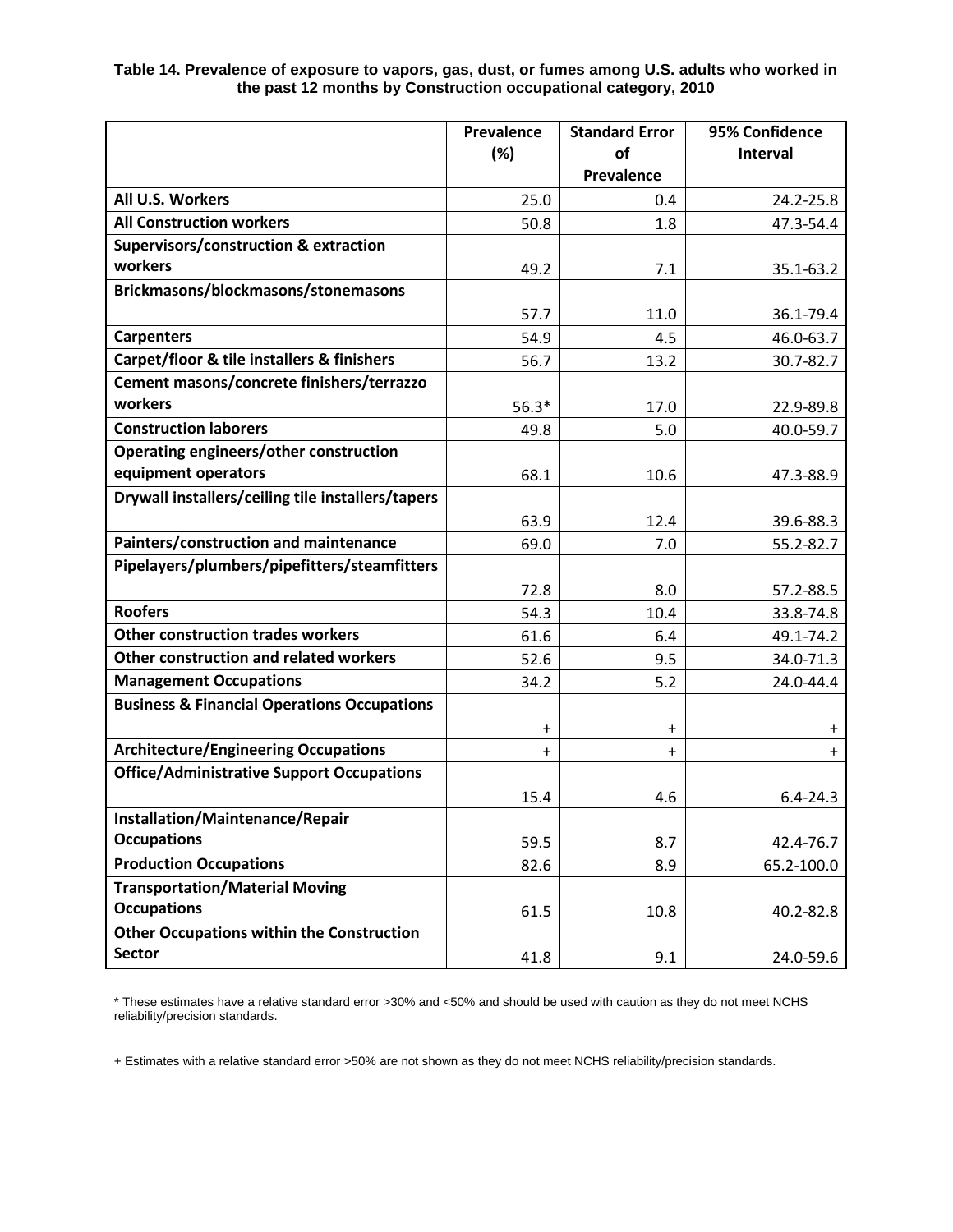## Figure 15a. Prevalence of exposure to secondhand smoke at work among non-smoking U.S. adults by Construction occupational category, 2010





\* These estimates have a relative standard error >30% and <50% and should be used with caution

as they do not meet NCHS reliability/precision standards.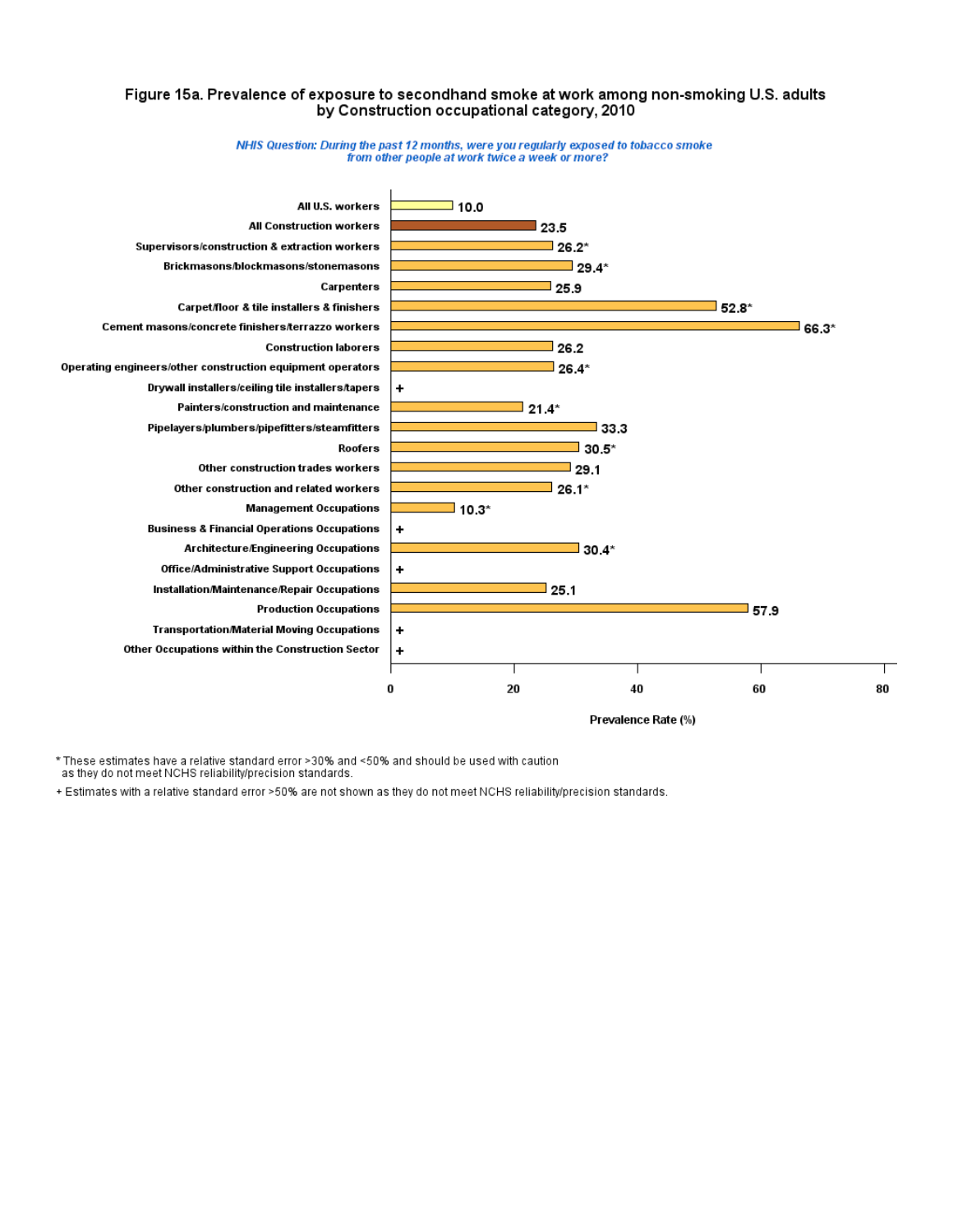**Table 15a. Prevalence of exposure to secondhand smoke at work among non-smoking U.S. adults by Construction occupational category, 2010**

|                                                        | Prevalence | <b>Standard Error</b> | 95% Confidence |
|--------------------------------------------------------|------------|-----------------------|----------------|
|                                                        | (%)        | of                    | Interval       |
|                                                        |            | <b>Prevalence</b>     |                |
| All U.S. Workers                                       | 10.0       | 0.3                   | $9.3 - 10.6$   |
| <b>All Construction workers</b>                        | 23.5       | 1.8                   | 19.9-27.1      |
| <b>Supervisors/construction &amp; extraction</b>       |            |                       |                |
| workers                                                | $26.2*$    | 9.4                   | 7.8-44.6       |
| Brickmasons/blockmasons/stonemasons                    |            |                       |                |
|                                                        | $29.4*$    | 12.3                  | $5.2 - 53.6$   |
| <b>Carpenters</b>                                      | 25.9       | 5.5                   | 15.1-36.7      |
| Carpet/floor & tile installers & finishers             | $52.8*$    | 16.2                  | 20.8-84.7      |
| Cement masons/concrete finishers/terrazzo              |            |                       |                |
| workers                                                | 66.3*      | 23.3                  | 20.6-112.1     |
| <b>Construction laborers</b>                           | 26.2       | 5.2                   | 16.1-36.4      |
| <b>Operating engineers/other construction</b>          |            |                       |                |
| equipment operators                                    | $26.4*$    | 10.6                  | $5.5 - 47.4$   |
| Drywall installers/ceiling tile installers/tapers      |            |                       |                |
|                                                        | $\ddot{}$  | $\ddot{}$             | +              |
| Painters/construction and maintenance                  | $21.4*$    | 8.2                   | $5.2 - 37.6$   |
| Pipelayers/plumbers/pipefitters/steamfitters           |            |                       |                |
|                                                        | 33.3       | 9.9                   | 13.8-52.8      |
| <b>Roofers</b>                                         | $30.5*$    | 13.6                  | $3.8 - 57.2$   |
| <b>Other construction trades workers</b>               | 29.1       | 6.1                   | 17.0-41.2      |
| Other construction and related workers                 | $26.1*$    | 10.5                  | 5.4-46.8       |
| <b>Management Occupations</b>                          | $10.3*$    | 4.1                   | $2.3 - 18.4$   |
| <b>Business &amp; Financial Operations Occupations</b> |            |                       |                |
|                                                        | $\ddot{}$  | $\ddot{}$             | $\pm$          |
| <b>Architecture/Engineering Occupations</b>            | $30.4*$    | 13.4                  | $4.0 - 56.7$   |
| <b>Office/Administrative Support Occupations</b>       |            |                       |                |
|                                                        | $\pmb{+}$  | $\ddot{}$             | +              |
| Installation/Maintenance/Repair                        |            |                       |                |
| <b>Occupations</b>                                     | 25.1       | 7.2                   | 10.9-39.2      |
| <b>Production Occupations</b>                          | 57.9       | 15.7                  | 27.0-88.8      |
| <b>Transportation/Material Moving</b>                  |            |                       |                |
| <b>Occupations</b>                                     | $\ddot{}$  | $\ddot{}$             | $\ddot{}$      |
| <b>Other Occupations within the Construction</b>       |            |                       |                |
| <b>Sector</b>                                          | $\ddot{}$  | $\ddot{}$             | $+$            |

\* These estimates have a relative standard error >30% and <50% and should be used with caution as they do not meet NCHS reliability/precision standards.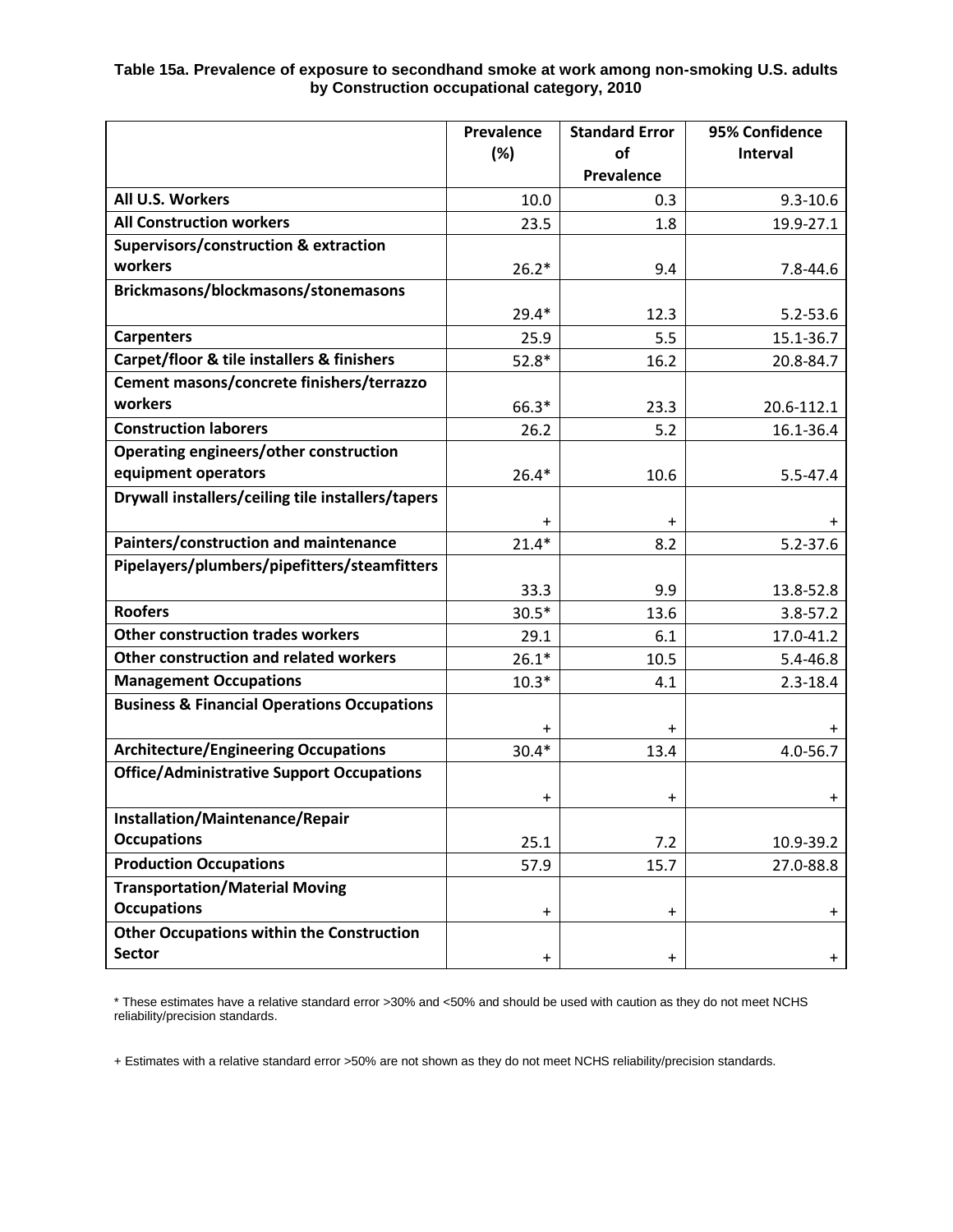## Figure 15b. Prevalence of smoking among U.S. adults who worked in the past 12 months by Construction occupational category, 2010



NHIS Question: Do you now smoke cigarettes every day, some days or not at all?

\* These estimates have a relative standard error >30% and <50% and should be used with caution

as they do not meet NCHS reliability/precision standards.